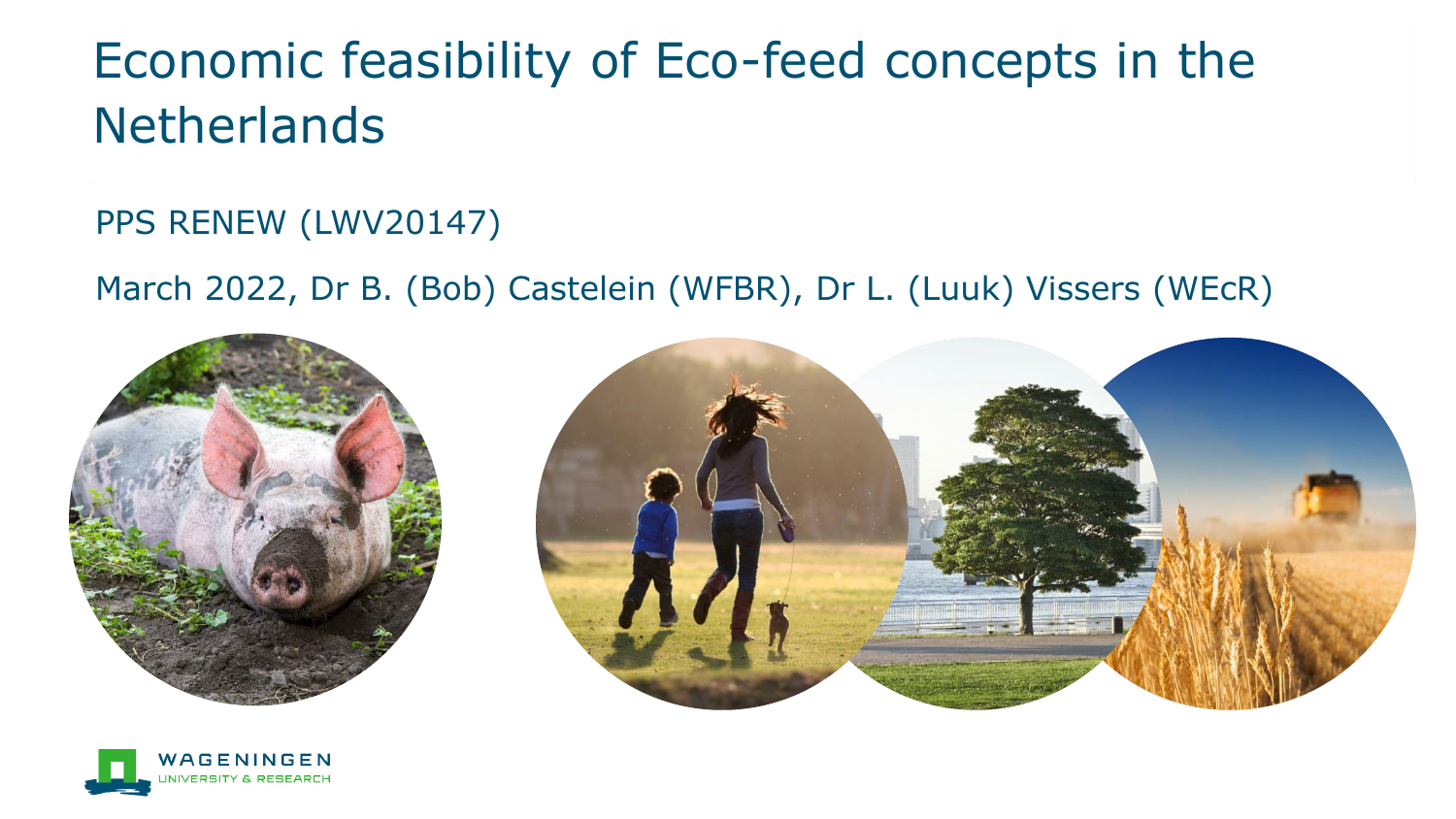## Economic feasibility of Eco-feed concepts in the **Netherlands**

Report 2284, Final, version 1

Information and/or data as presented in these slides are part of project BO-64-001-027, commissioned and financed by Ministry of Agriculture, Nature & Food Quality, NEVEDI and Stichting Samen tegen Voedselverspilling, and supported in-kind by AVINED, Nijsen Company, Vermaat-M.S.T. Services B.V., Kipster, Ten Have Mellema, Dierenbescherming Service Centrum and Natuur & Milieu and shall be treated as public. These slides are available at <https://edepot.wur.nl/569018> and were reviewed by dr C. (Coen) van Wagenberg and ir J. (Jim) Groot and authorized by dr ir H. (Henk) Wensink. The research that is documented in this report was conducted in an objective way by researchers who act impartial with respect to the client(s) and sponsor(s).

This research project has been carried out by Wageningen Food & Biobased Research (WFBR), which is part of Wageningen University & Research.

PO box 17, 6700 AA Wageningen, The Netherlands, T + 31 (0)317 48 00 84, E [info.wfbr@wur.nl,](mailto:info.wfbr@wur.nl) [www.wur.eu/wfbr.](http://www.wur.eu/wfbr)

© 2022 Wageningen Food & Biobased Research, institute within the legal entity Stichting Wageningen Research.

All rights reserved. No part of this publication may be reproduced, stored in a retrieval system of any nature, or transmitted, in any form or by any means, electronic, mechanical, photocopying, recording or otherwise, without the prior permission of the publisher. The publisher does not accept any liability for inaccuracies in this report.

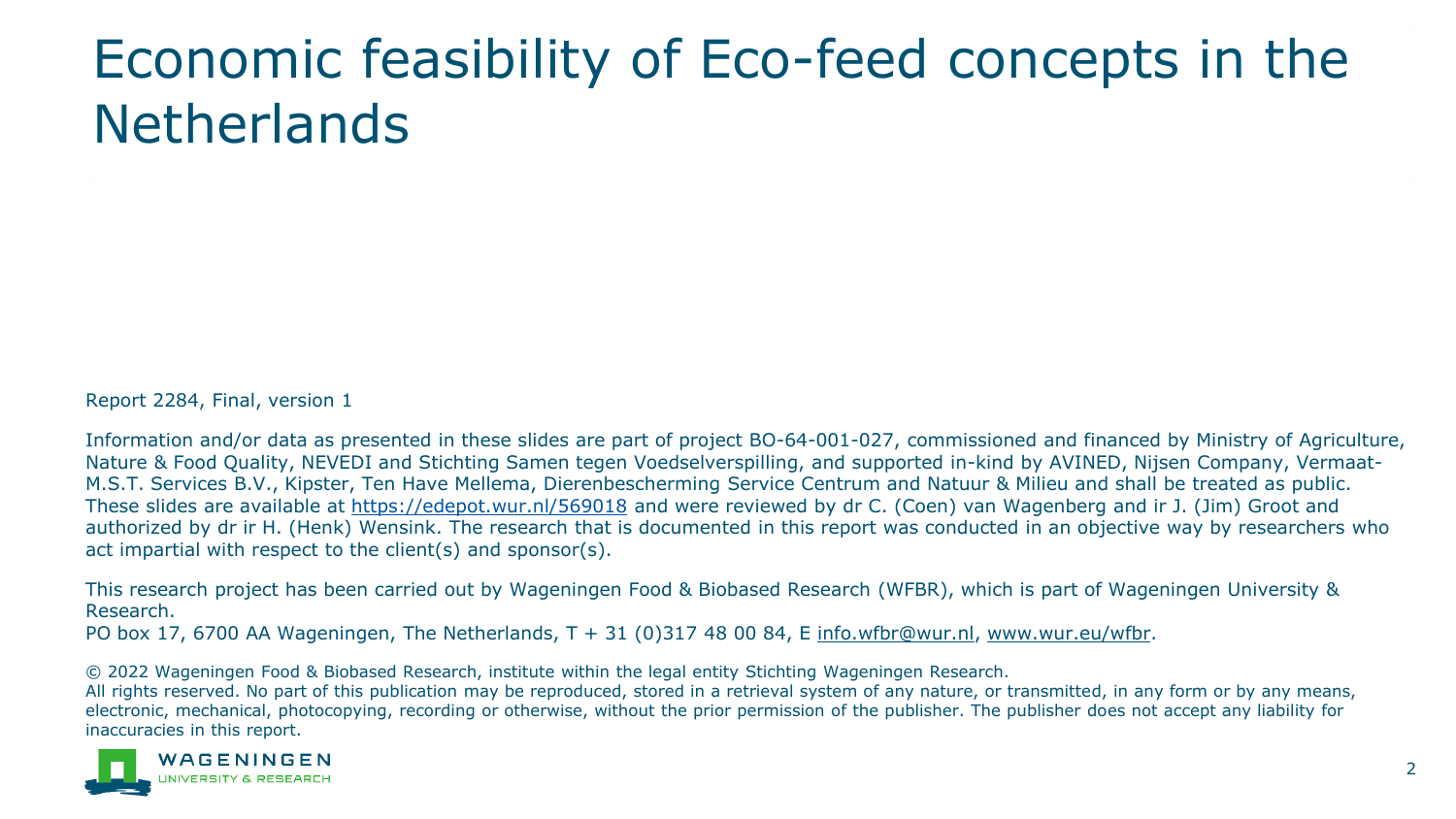### Acknowledgements

The research reported in this document has been implemented within the PPS RENEW project, with contributions across the full project team in the conceptualisation, data, information, modelling, best practices, discussions and interpretation of analysis. The authors of the report wish to thank Frank Gort (Nevedi), Niels Dijkman (STV), Jette Visser, Johan Leenders & Joris van Lierop (AVINED), Karel van der Velden & John Geurts (Nijsen Company), Adinda Weijenberg (Kipster), Annechien Ten Have-Mellema (Ten Have Mellema), Marije Vroom & Pauline Rosenberg (Vermaat), Susanne Hagen, Sterre Oomkes & Karen Eilers (Natuur & Milieu), and Marijke de Jong for their constructive feedback, as well as the WUR team, Hilke Bos-Brouwers (project lead), Joost Snels, Jan Broeze, Jan Volgels, Anke Janssen, Sanne Stroosnijder, Sandra van der Haar (WFBR), Robert Hoste, Siet Sijtsema, Mariët van Haaster-de Winter (WEcR), Marko Appel (WFSR), Paul Bikker, Annemarie Mens (WLR), Eddie Bokkers and Iris Boumans (WU-Animal Production Systems).

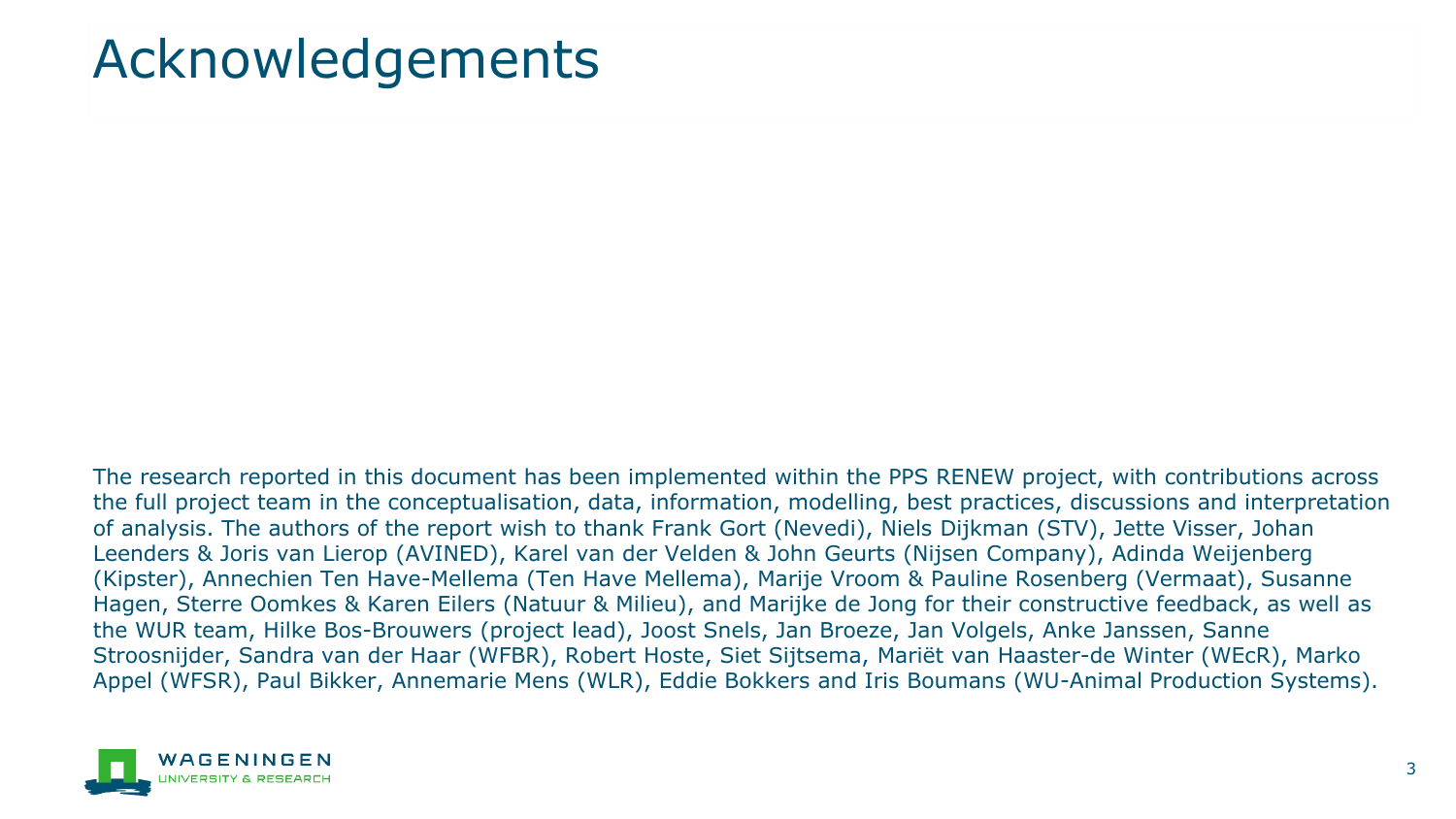### Content

### Summary

- 1. Introduction RENEW and Task 1.1
- 2. Characterizing Eco-feed concepts
- 3. Criteria for developing Eco-feed concepts
- 4. Costs and benefits of actors in the Eco-feed chain
- 5. Economic feasibility model
- 6. Eco-feed business models (cost-benefit allocation)
- 7. Discussion and conclusions

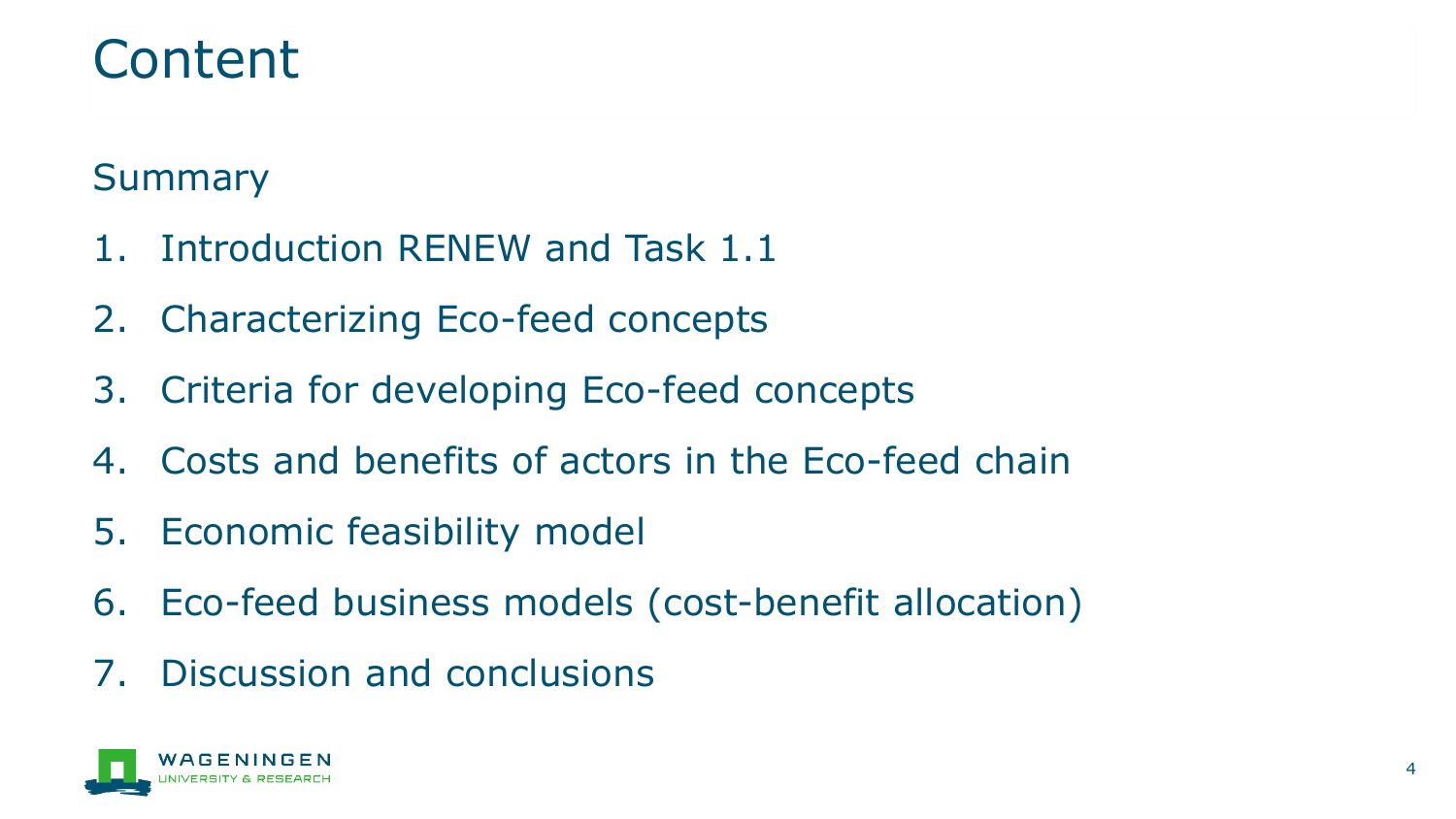### Summary

The PPP RENEW (side- and residual streams for Eco-feed application in the Netherlands, with specific attention for the design of circular food systems and consumer acceptance) was launched in February 2021. The project is a public-private partnership and its aim is to design and valorise Eco-feed concepts. Eco-feed is conceptualized as a circular feed product for non-ruminant animals, based on side- and residual streams collected from retail and foodservice outlets. In this project, we consider only Eco-feed for pigs and poultry (layers and broilers).

The research focuses on 3 main research questions (RQs):

RQ.1) Which conditions are necessary to create a positive business case for Eco-Feed in the Netherlands, from economic, environmental and animal welfare point of view?

RQ.2) Which conditions are necessary to create consumer and food value chain acceptance of Eco-feed products?

RQ.3) Which scenarios contribute to the development of Eco-feed concepts?

This report presents the findings on task 1.1 in RENEW (related to RQ.1) and addresses the analysis of economic conditions in the business case for eco-feed. In collaboration with the private partners, a set of options and selection criteria have been formulated and visualised in a process scheme from sourcing of suitable streams at catering level, towards collection & processing within feed production and delivery of feed at farm level. An estimation has been made of associated costs and benefits for the different steps in the process scheme, with the option to model outcomes for different scenarios of feed composition and targeted animals. A comparison has been made to conventional feed.

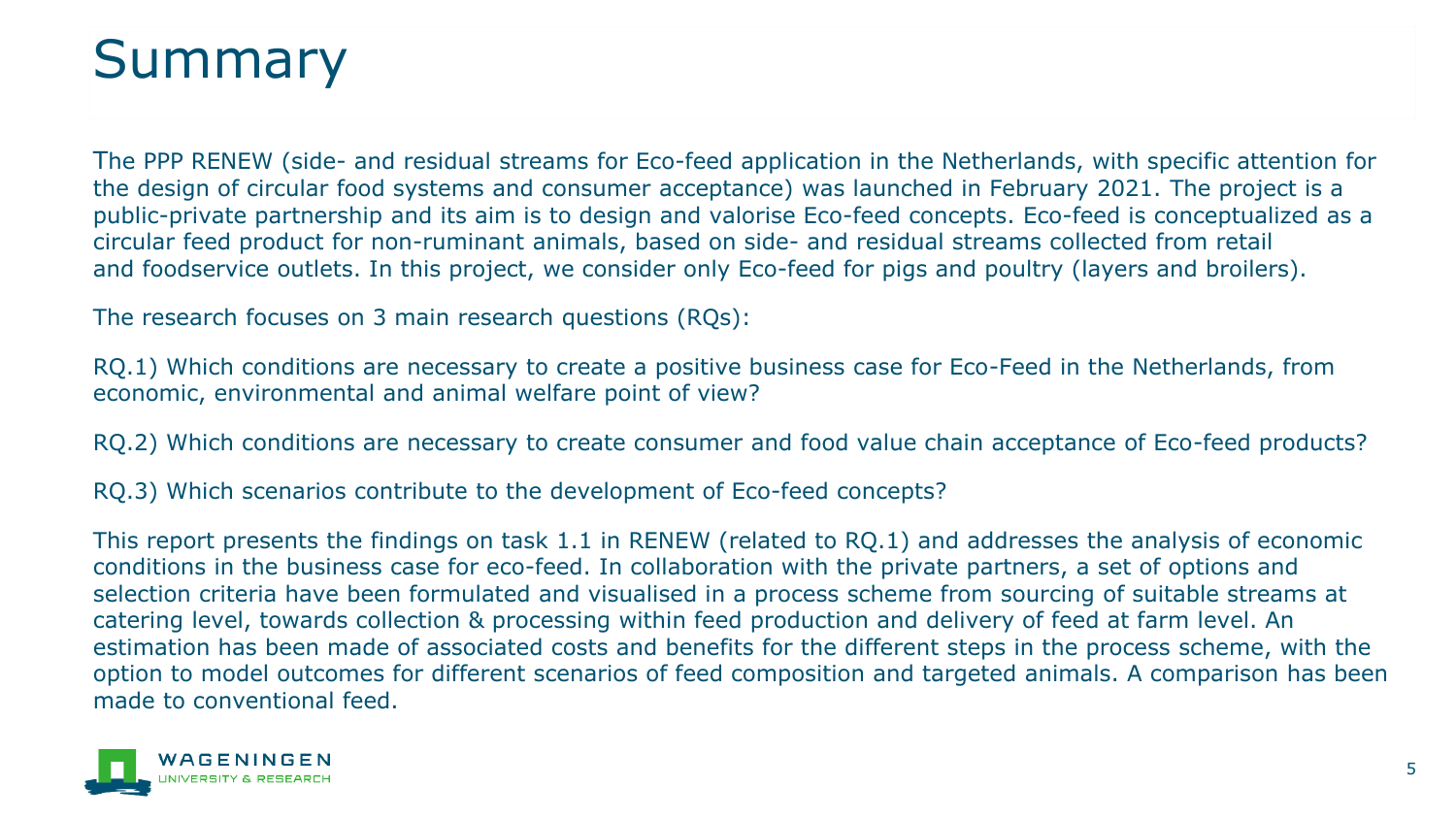### Summary

- Significant costs of Eco-feed (relative to conventional feed) are incurred upstream in the chain, specifically related to processing and collection costs (depending on the network structure)
- We show that it is possible to produce and market Eco-feed at a competitive price point, when a relatively small part of the total available volume of food waste from retail and foodservice outlets in the Netherlands ( $\sim$ 14kton of the  $\sim$ 250kton theoretically available per year) are used to produce Ecofeed. As collection costs (related to distance/ton input) prove to be sensitive in this regard, collection distances are a limiting factor.
- In case it is not possible to produce Eco-feed at a competitive price at feed production level, additional value/profit needs to be gained by higher pricing post-farmgate, at trade and outlet levels.
- Future research could include the expansion of the economic feasibility model to include other target livestock species and their relevant feed products, and by quantifying the environmental footprint of Eco-feed in different scenarios compared to conventional feed.

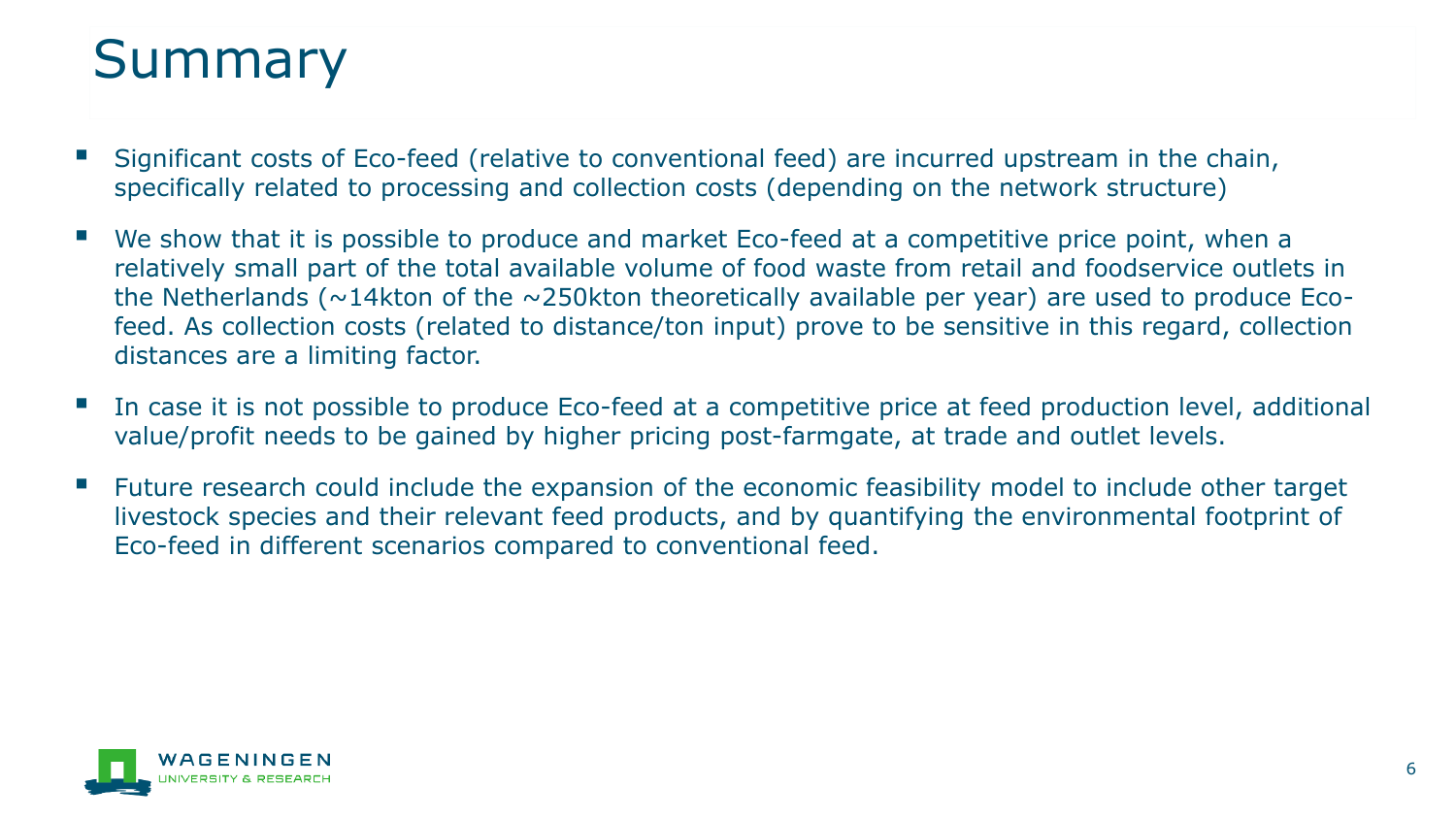### 1. Introduction RENEW and Task 1.1



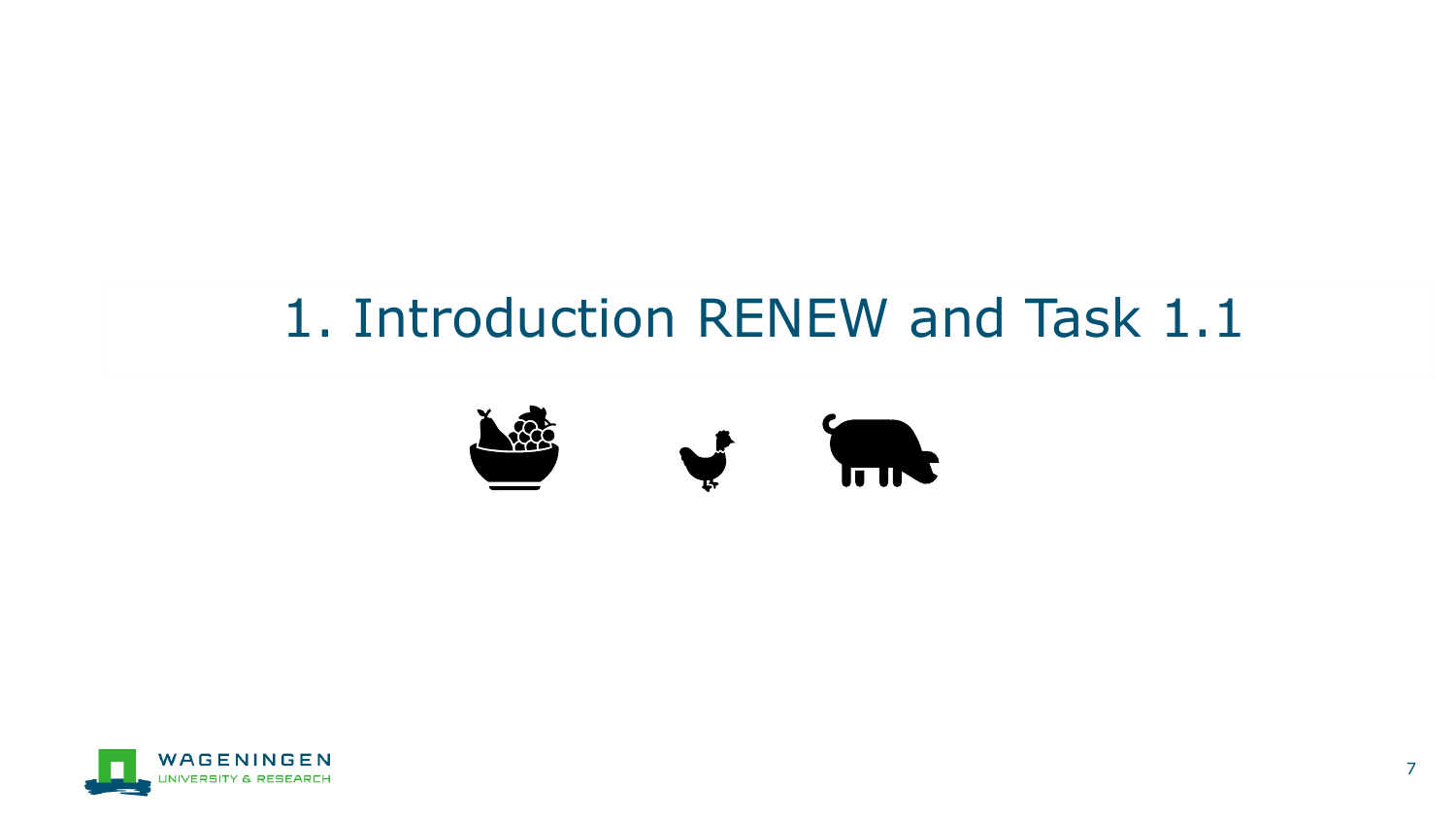### 1. Introduction – the RENEW project

RENEW aims to **generate insights on the use of side- and residual streams from retail and out-ofhome sector as livestock feed, currently not allowed under EU-regulation**. Where other research focuses on nutritional and food/feed safety aspects of valorisation towards animal feed, RENEW focuses on the business case for Eco-feed, its acceptance by consumers & business stakeholders and how it contributes to a more circular food system. This report presents the findings on the Task 1.1 within the Business Case: establishing the economic feasibility of Eco-feed.

#### **WP1: Business case Ecofeed**

1. Economic feasibility

2. Climate and environmental footprint Eco-feed

3. Integrated business case Eco-feed

#### **WP2: Integral acceptance chain and consumer**

1. Chain- and stakeholder dialogue; support and acceptance

2. Design and acceptance insights consumers

3. Relevant policy developments at NL and EU levels

#### **WP3: Design of chain concepts Ecofeed**

- 1. Operational requirements for Ecofeed chain for pigs and poultry
- 2. Example chain concepts Eco-feed
- 3. Optimization of chain concepts in circular food system

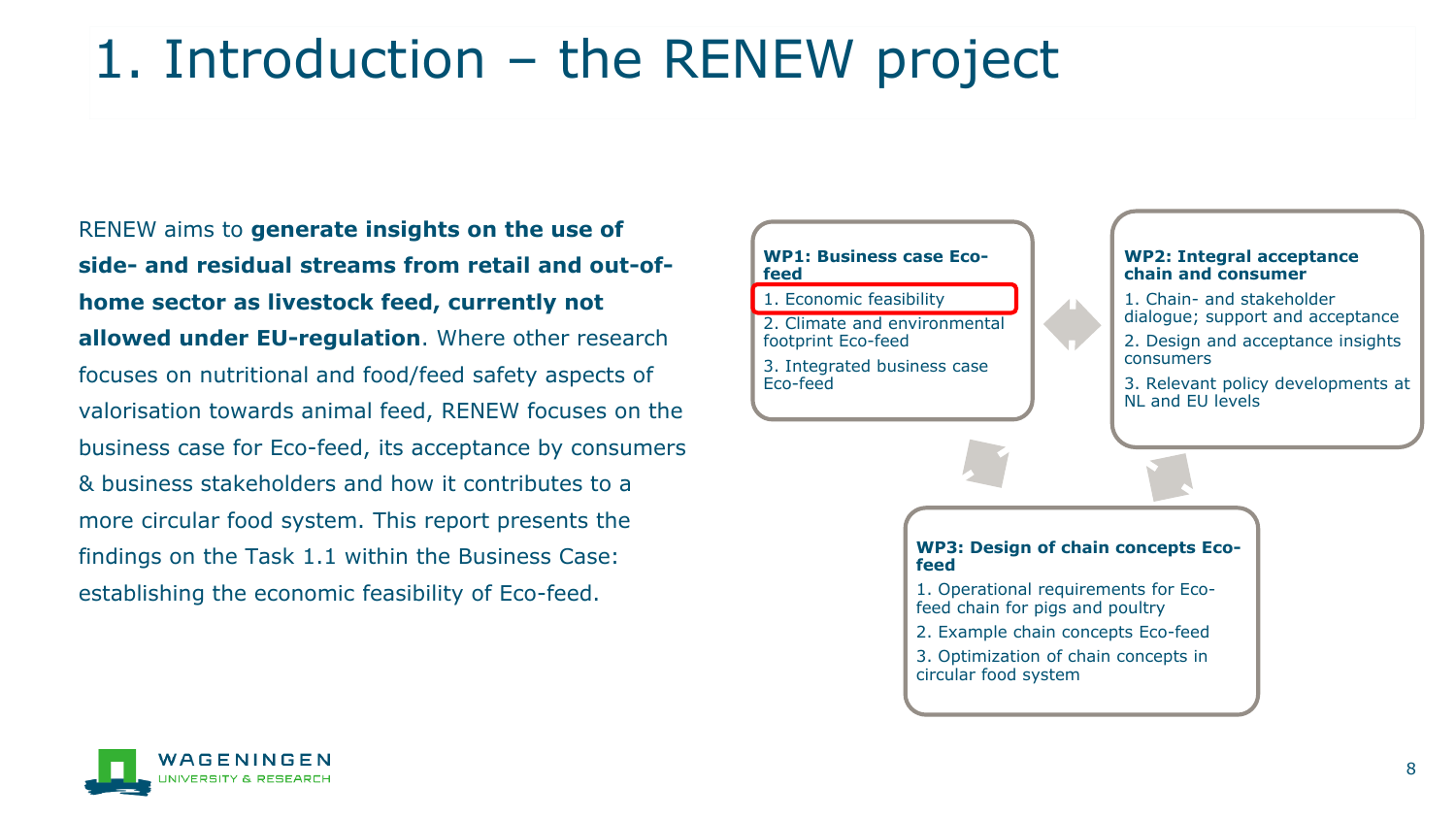### 1. Introduction – Task 1.1 Economic Feasibility

The aim of Task 1.1 is to analyse the economic feasibility of Eco-feed concepts. To achieve this aim, the following activities were implemented:

- Identifying options and criteria that are relevant to Eco-feed concepts, and can be controlled or monitored, with the aim to establish conditions for a positive business case
- Identifying potential side- and residual streams and potential animals for feed products
- Create a Process Flow, that schematically indicates the valorisation routes, composition, volume and value from origin (foodservice and retail), to processing (feed production site[s]) and destination (farms)
- Calculating costs and benefits estimations for Eco-feed concepts compared to those associated with conventional feed. Various scenarios were developed, which differed from each other in terms of the number of outlets, the processing volume and the distance of the outlet to the processor.
- Quantifying added value for users
- Indicating the relevance of business models for Eco-feed in current market structure

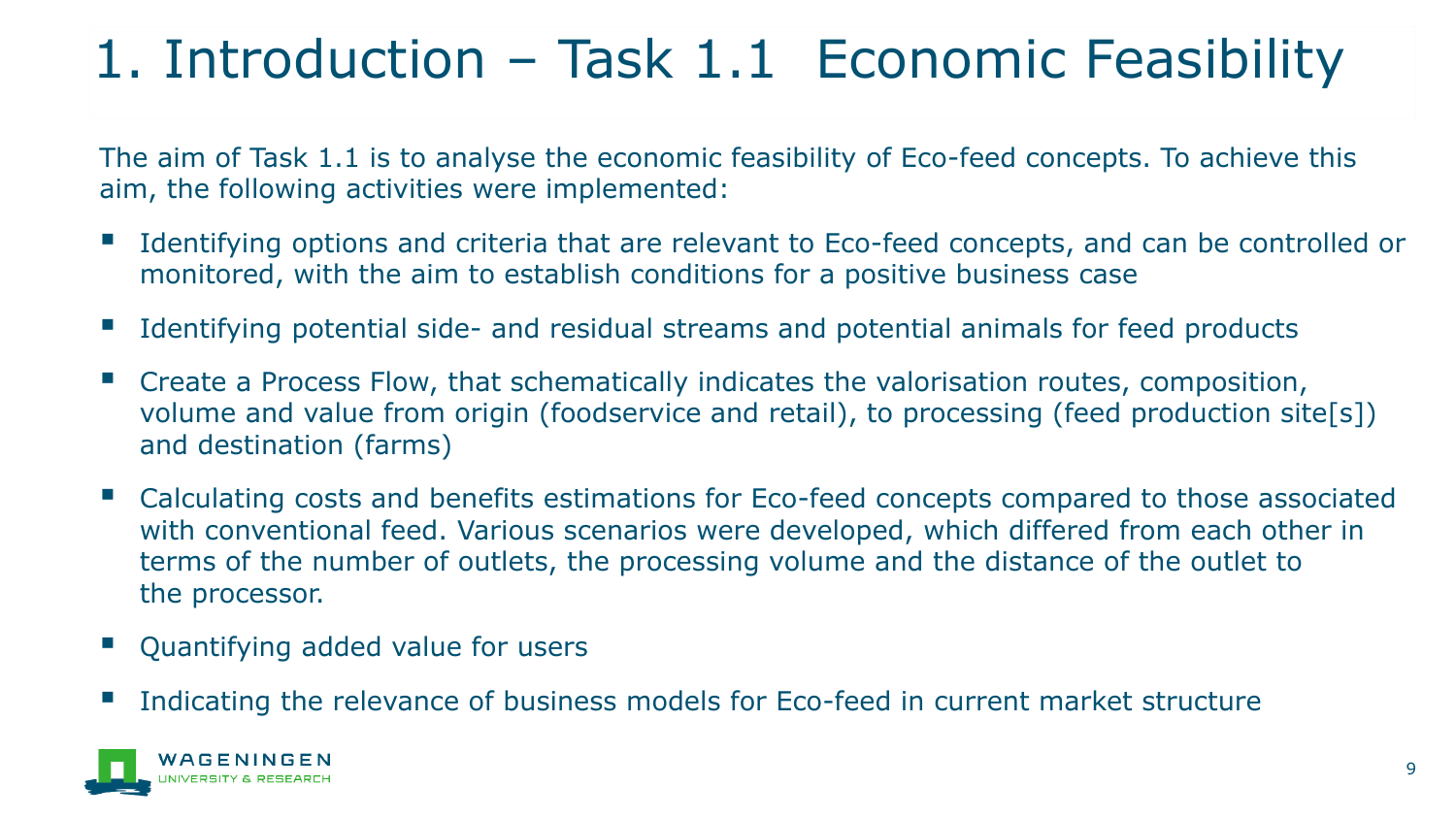### 1. Introduction – Method & data sources

Method:

- Regular working sessions with WUR-team and private partners were organized to define, compile and refine definitions, process flow elements and criteria. Furthermore, scenarios were established during these sessions for the first baseline modelling of economic feasibility
- Partial budgeting was applied to identify the costs and benefits of each actor in the Eco-feed chain.
- A simple deterministic model was developed to estimate the costs and benefits of liquid Ecofeed in the upstream part of the chain (collection until delivery of feed to farm).

Data sources:

- **Scientific literature**
- Findings and insights from relevant projects (e.g., H2020 REFRESH, PPS "Voederen Voedselveiligheid van Reststromen", PPS "Safe insects")
- Sharing of insights, best practices and data by private partners to the WUR team (including composition and volume information, process technology data, feed system information)

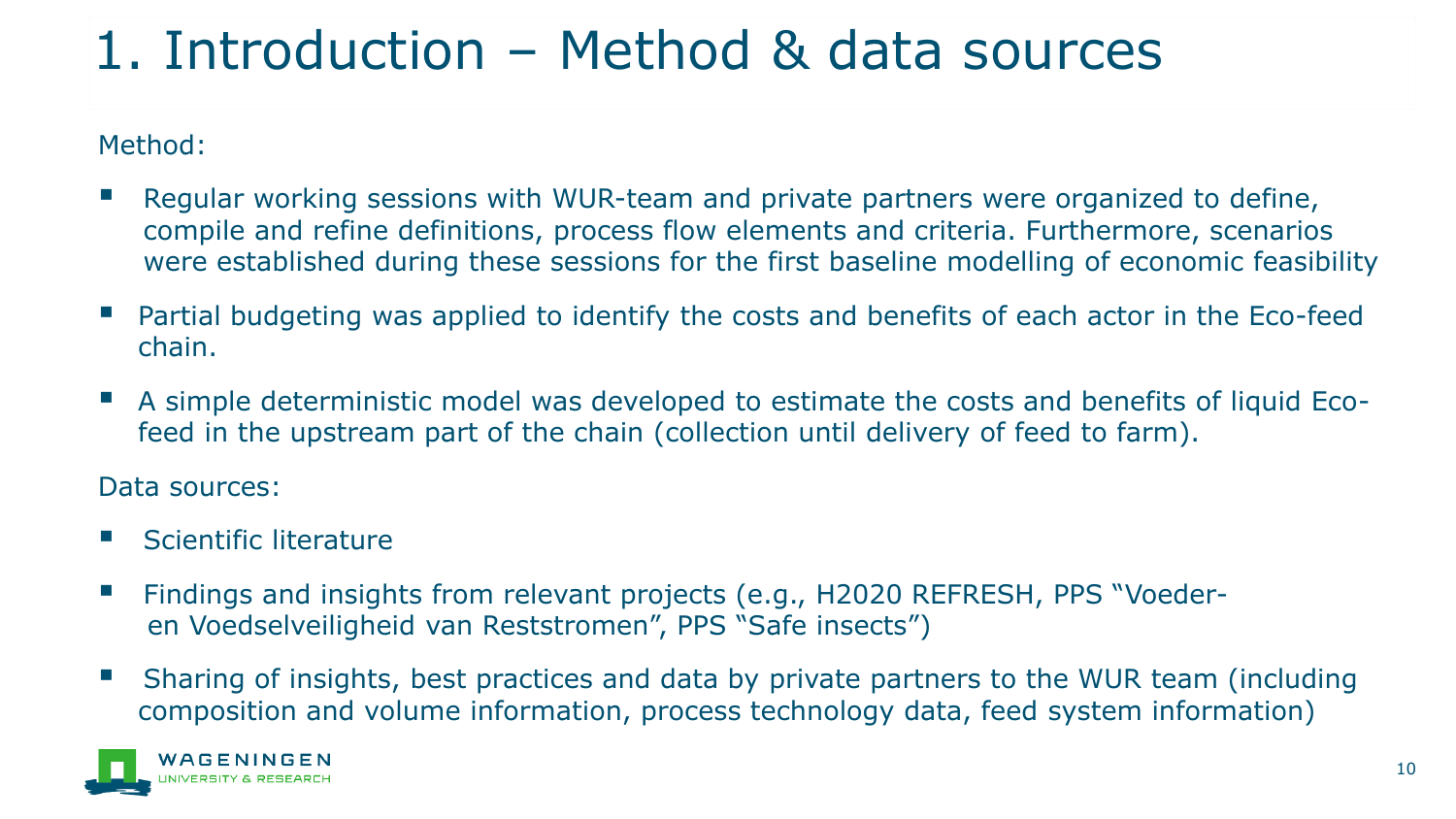### 2. Characterizing Eco-feed concepts



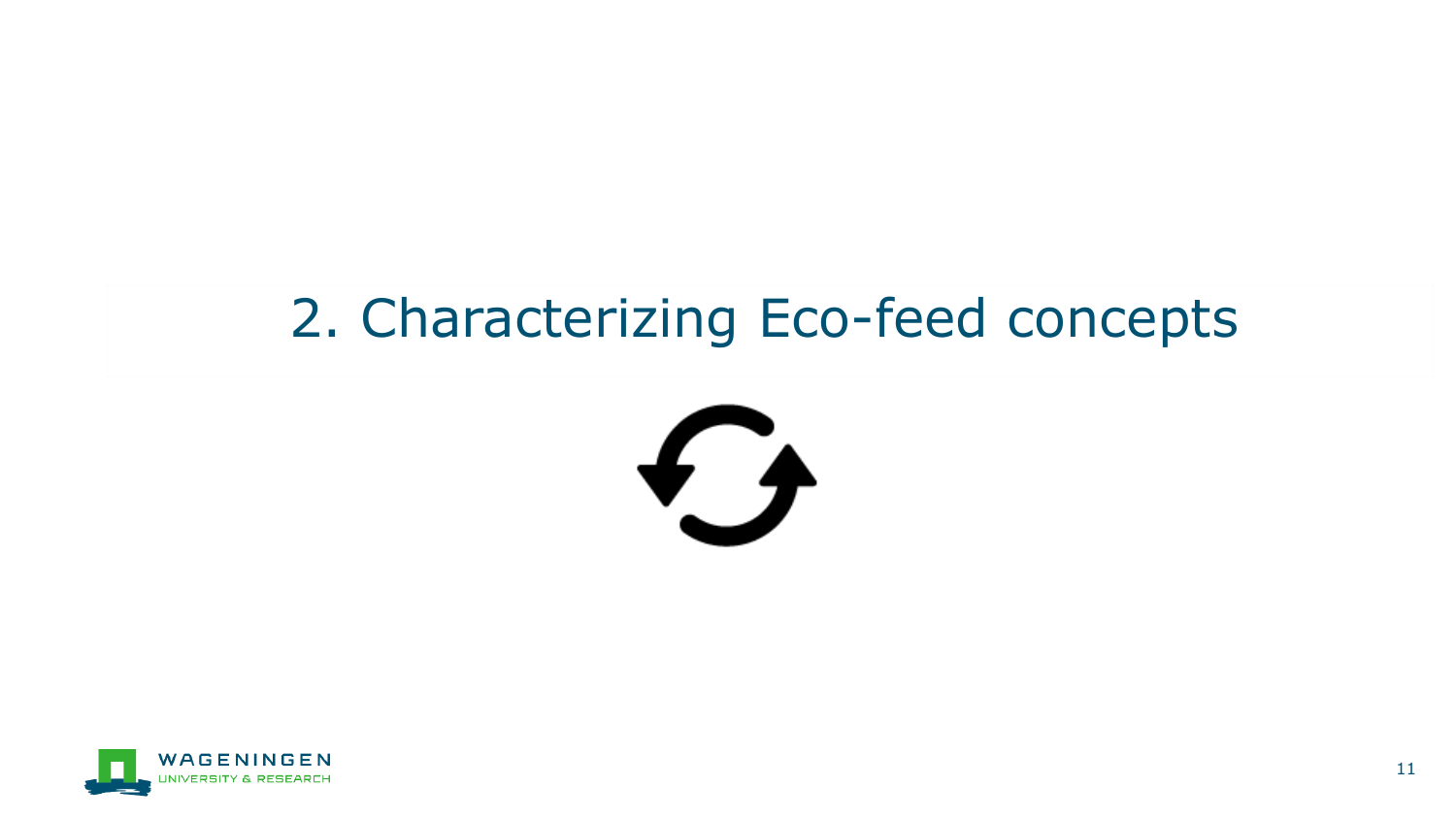## 2. Eco-feed chain design principles

Characterising Eco-feed concepts, explaining the underlying assumptions for the modelling of economic feasibility, compared to conventional feed products

- Circular design: Side- and residual streams from retail and foodservice outlets are valorised in Eco-feed for the production of food to be supplied to said outlets and consumers
- Adaptive: Based on side- and residual stream composition, processing requirements may change (e.g., to meet legal requirements for streams with animal by-products)
- Open system:
	- Other food products will enter the residual streams
	- Eco-feed is supplemented with other ingredients (virgin ingredients (agricultural products produced specifically for feed) or other co-products) either in feed production or at the farm
	- Outlets supplying side- and residual streams are not necessarily the same outlets offering Eco-feed based products (and vice versa)

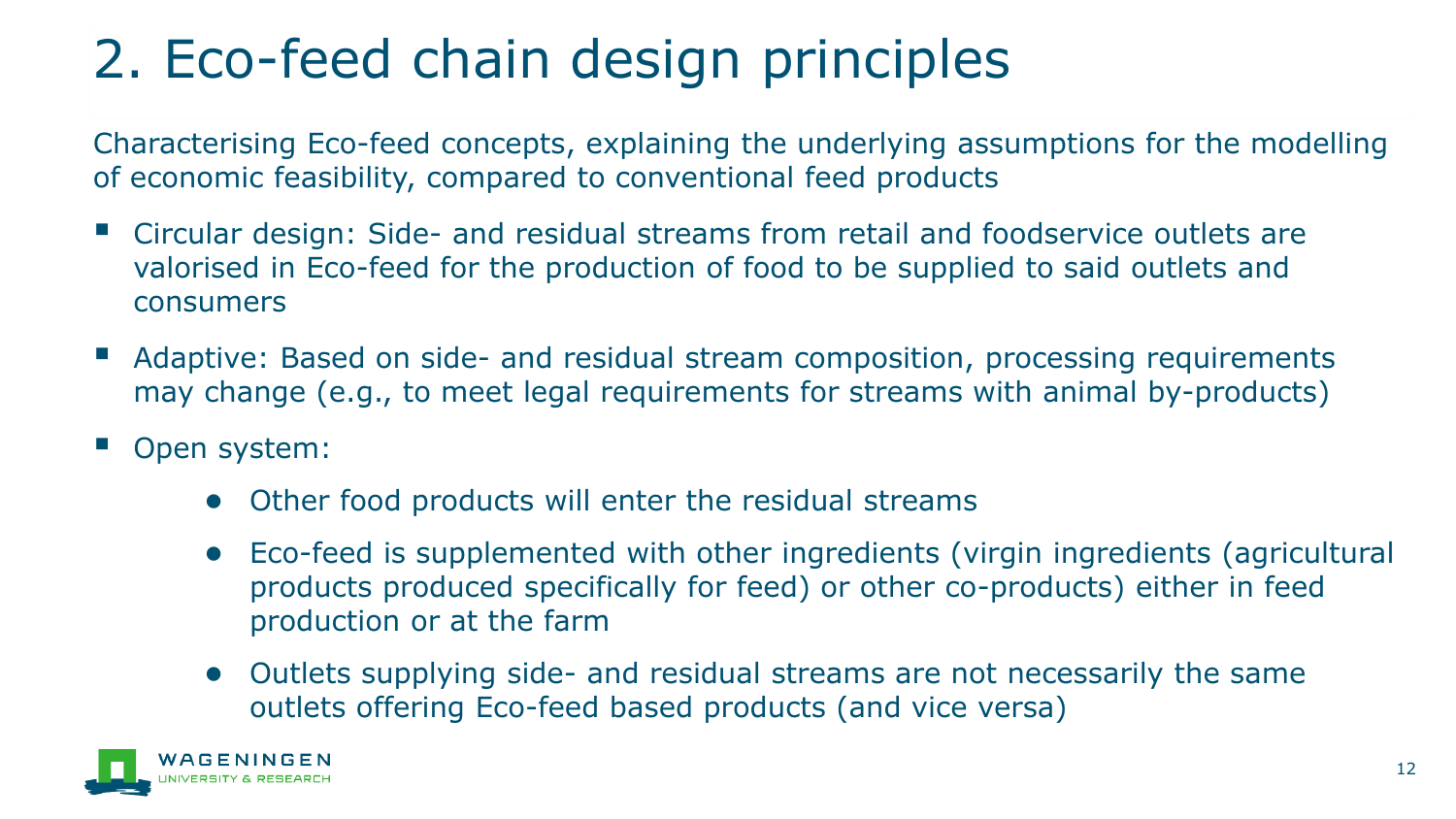### 2.1 Eco-feed chain design



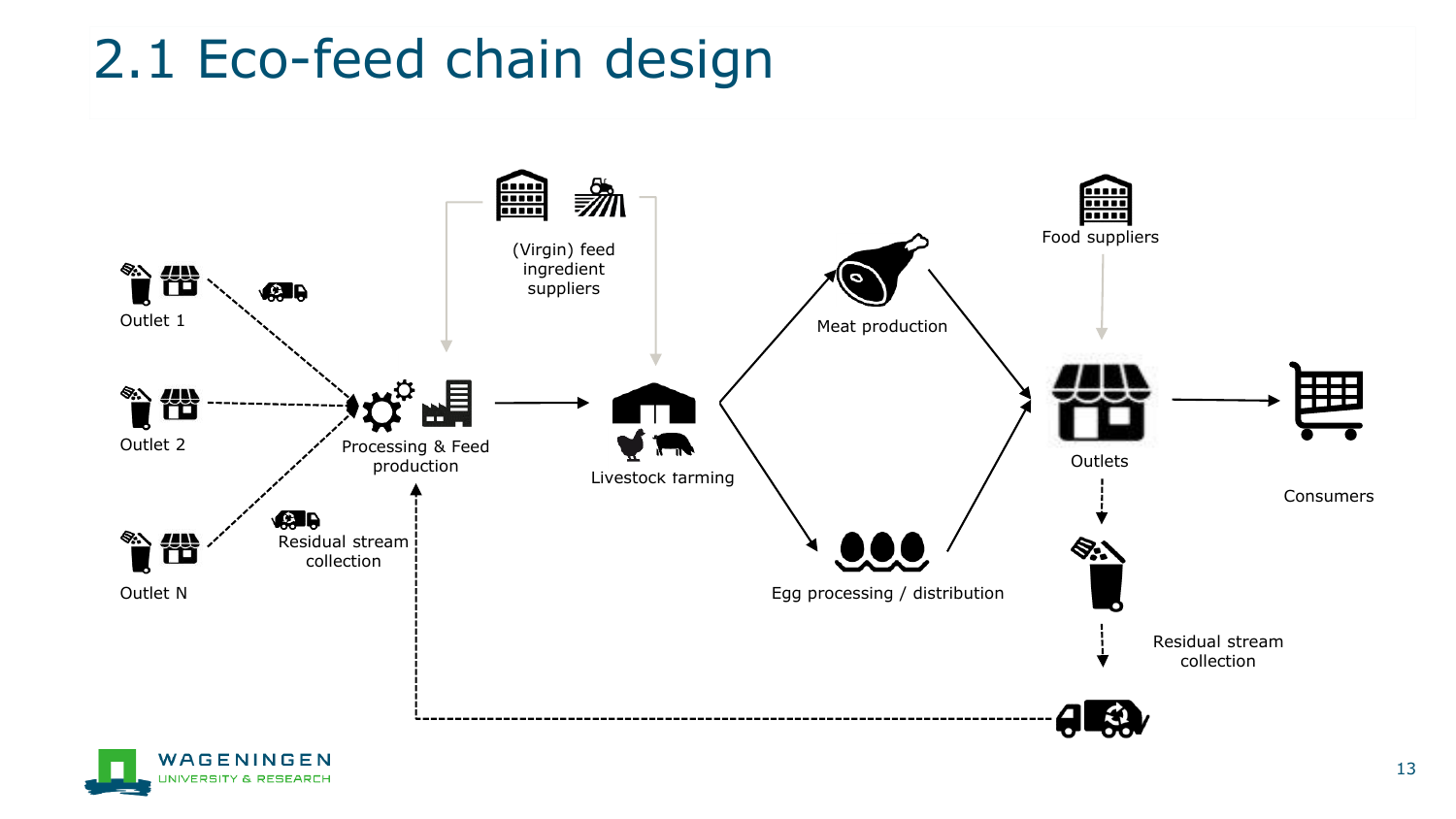## 2.2 250 kton of side- and residual streams potentially available for Eco-feed concepts

Eventually, the concept can be scaled to valorise all potentially available retail and foodservice side- and residual streams.

- Retail
	- $\bullet$  ~6700 supermarkets in the Netherlands: 1.7% of food is wasted ~180 kton
	- Mix of unpackaged (potatoes, vegetables, fruit (34.5% of total waste)) and packaged (fresh meat and fish (7.5%), bread (31.5%), dairy, eggs, cooled ready meals (13.3%), and other fresh and preservable (13.2%)) products (*CBL, 2020*)
- **Foodservice** 
	- 150-250g waste per cover (kitchen waste, unsold food, plate waste) (*CTC, 2020*)
	- Hospitality sector in the Netherlands: ~61kton of food waste (*Lachmeijer, 2020*) from ~55000 eateries and hotel-restaurants (*CBS, 2020*)
	- Catering in the Netherlands: ~5kton of food waste (*Soethoudt, 2012*) from ~14000 event caterers,  $\sim$ 1100 canteens and contract caterers
- Currently these are predominantly used for biogas, composting; a small part is recycled or valorised

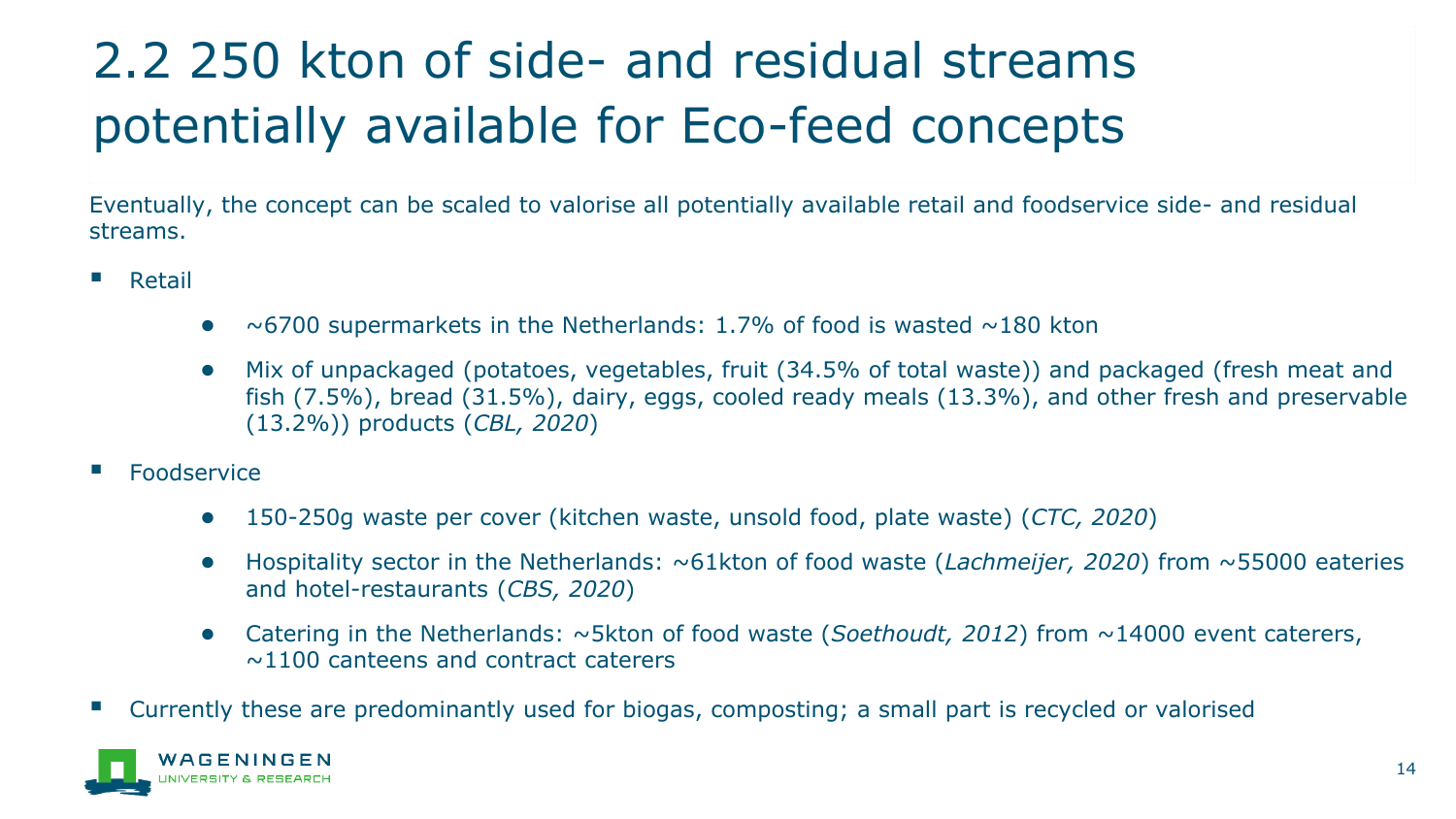### 2.3 Volume of side- and residual streams is relatively small compared to total market for animal feed

Eco-Feed is aimed to replace (part of) the virgin ingredients - often imported - currently used in animal feed, therefore we assess the replacement potential

- Market size: 11,750kton animal feed total (*NEVEDI, 2020*)
	- 16,700kton of raw materials for concentrate feed (*Vijn et al. 2019; NEVEDI 2019*)
		- 51.9% (virgin) base ingredients
		- 42.7% co-products from food industry (e.g. distiller and brewer grains, soy hulls, potato peel,)
		- 5.4% other (minerals, additives, oils, fats)
- Total volume of side- and residual streams from retail and out-of-home (estimated to be max. 250kton) is relatively small compared to total volume of animal feed (+/- 2.1%)

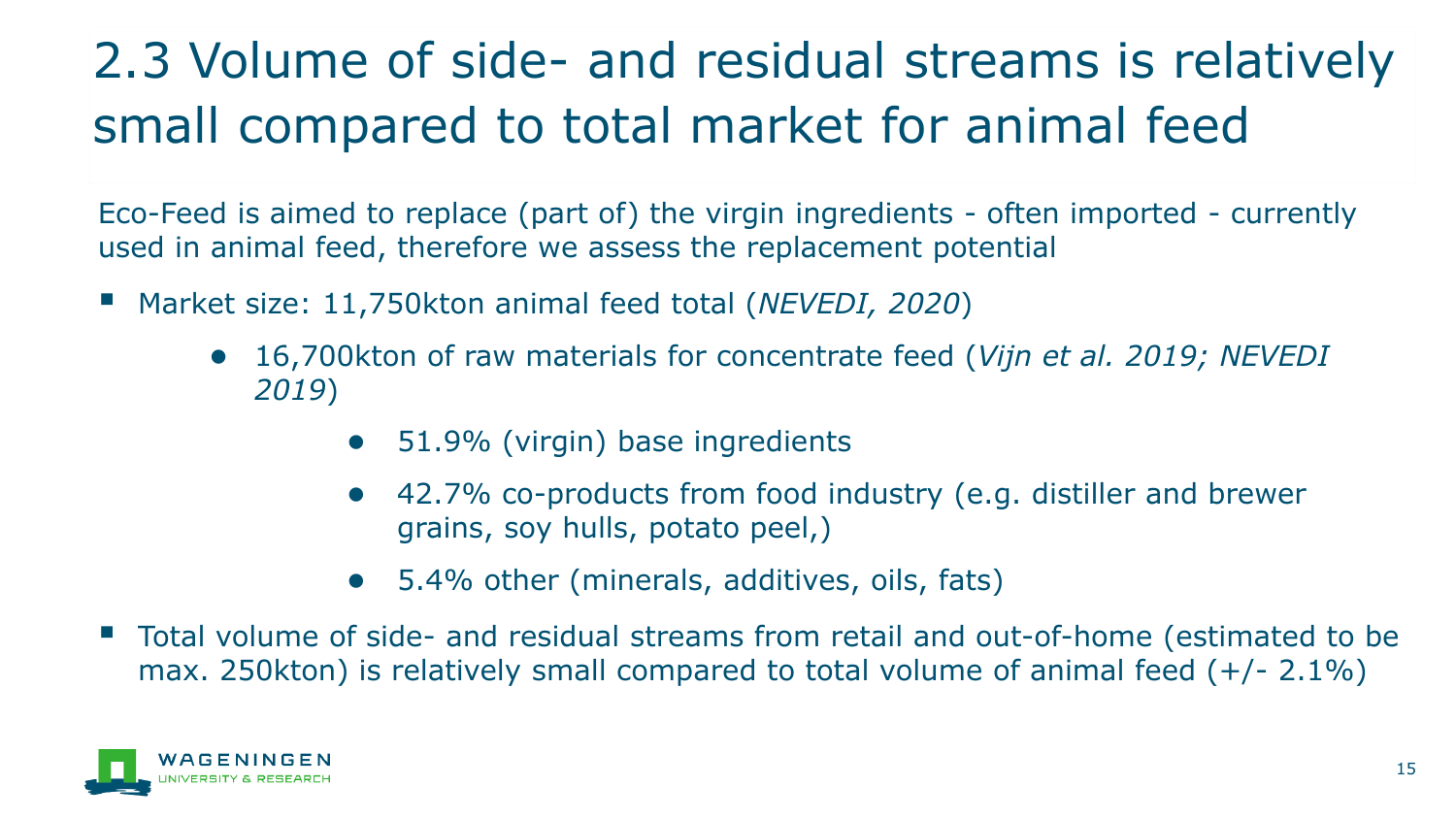## 3. Criteria for developing Eco-feed concepts



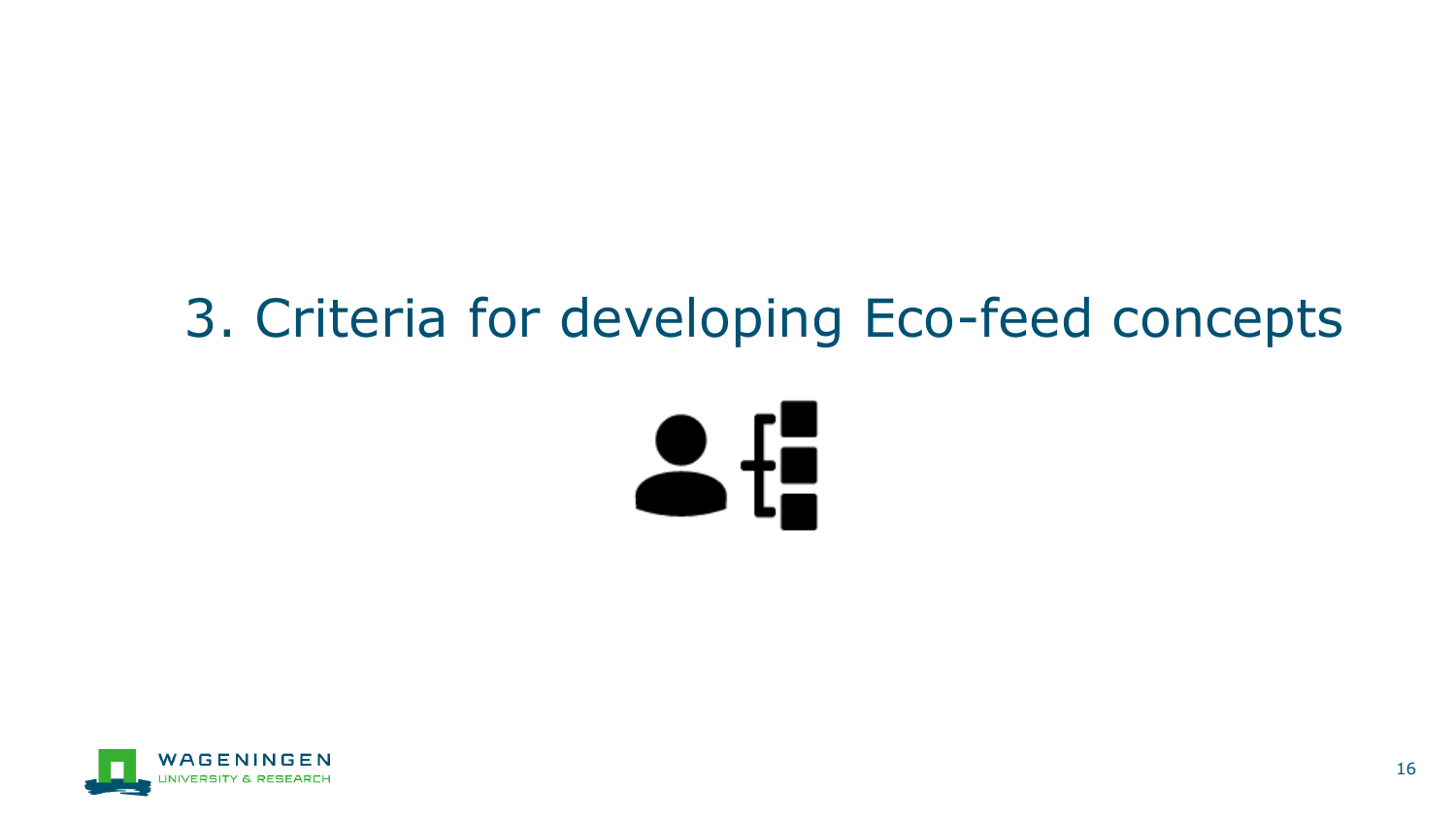## 3.1 Criteria for Eco-feed concepts

Levels and relevance of criteria:

- Product-related criteria
- Chain-related criteria
- Relevant for one stakeholder or multiple

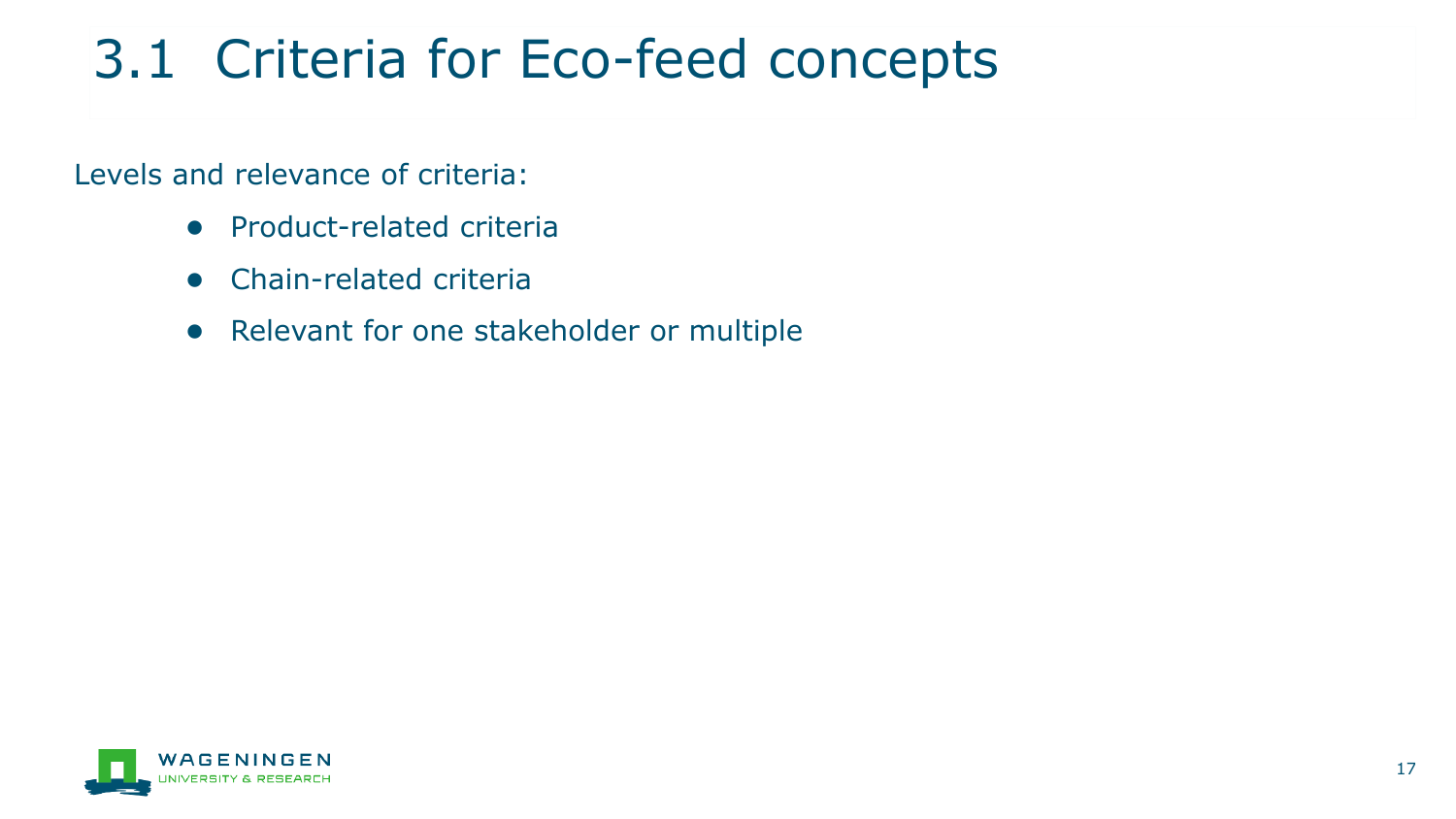### 3.2 Product and chain criteria



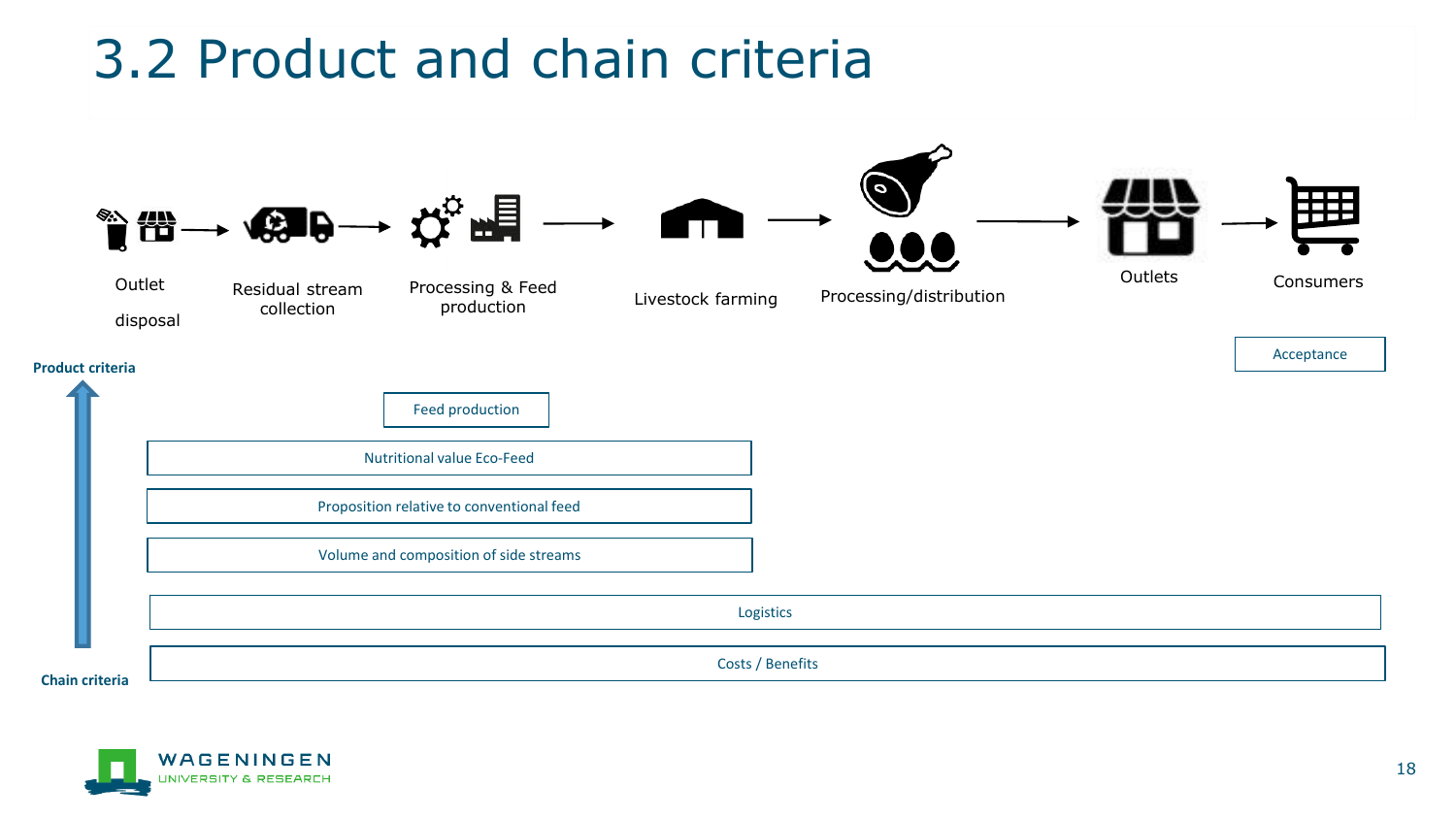## 3.3 Criteria elaboration

Criteria for Eco-feed product development:

- Feed production The side- and residual streams are processed into a suitable, high-quality feed product (full product or ingredient)
- Nutritional value The Eco-feed product meets the animal's nutrient requirements (micro- and macronutrients, fibre and moisture content etc.) for acceptable performance and growth
- Proposition relative to conventional feed The product is marketed as a distinct alternative to conventional feed, with a value-added proposition towards one or multiple chain actors or consumers
- Acceptance The final product and associated proposition is accepted by consumers, ideally with a higher willingness-to-pay than for alternative (not Eco-feed based) products

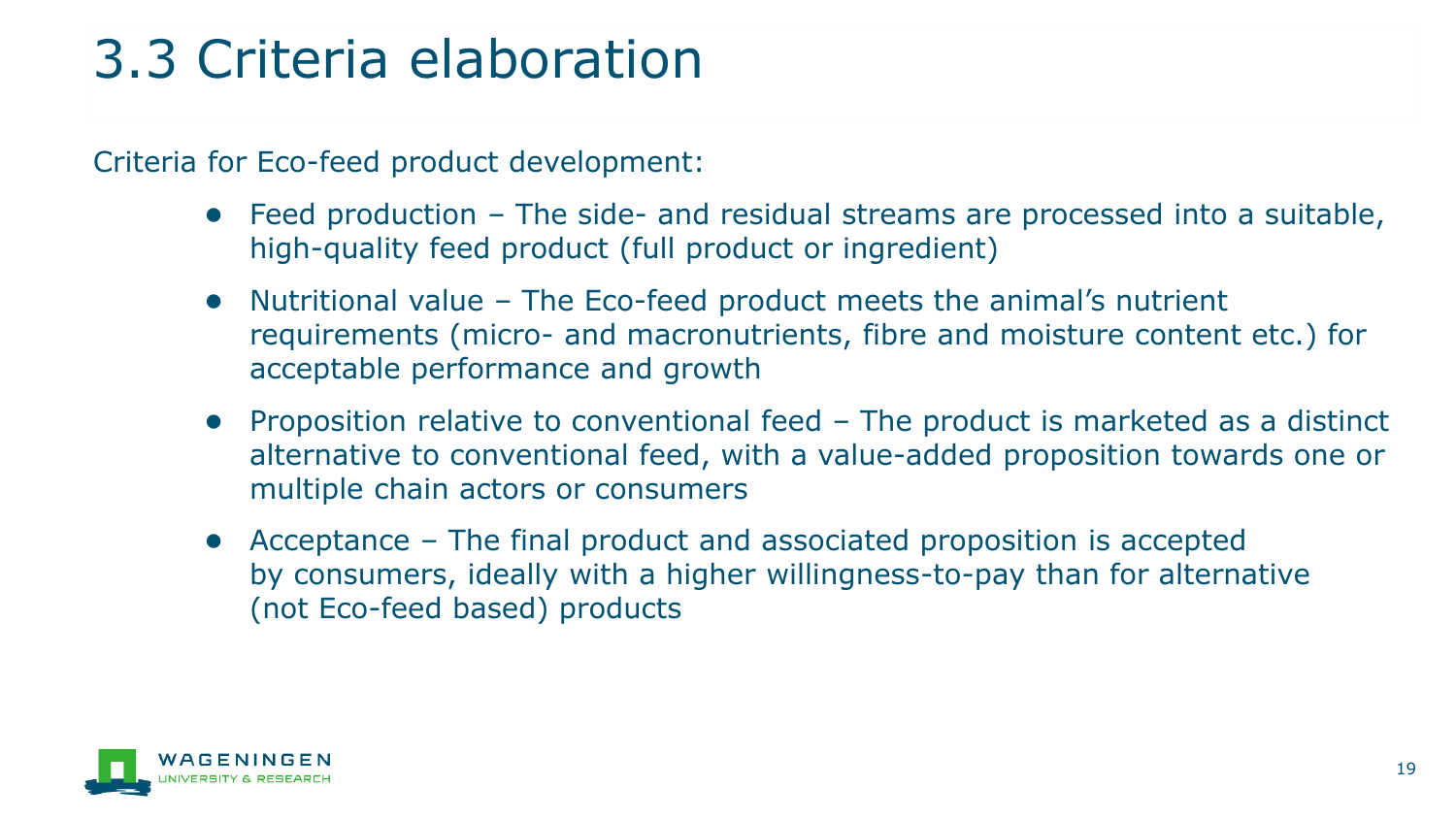# 3.3 Criteria elaboration (2)

Criteria for Eco-feed chain design:

- Logistics Decisions related to network design, transportation, storage, processing and distribution for making available the intended Eco-feed product
- Volume and composition of side- and residual streams The Eco-feed chain and processes are adaptable to network size and stream composition. Insights in scale effects and (range of) side- and residual stream composition requirements
- Costs/benefits Eco-feed concept (combination of product, proposition and chain characteristics) can be implemented in an economically feasible way by chain stakeholders by appropriate allocation of costs and benefits
	- Collection and transportation costs
	- Processing costs
	- Feed pricing and revenue
	- Product pricing and revenue downstream towards consumer

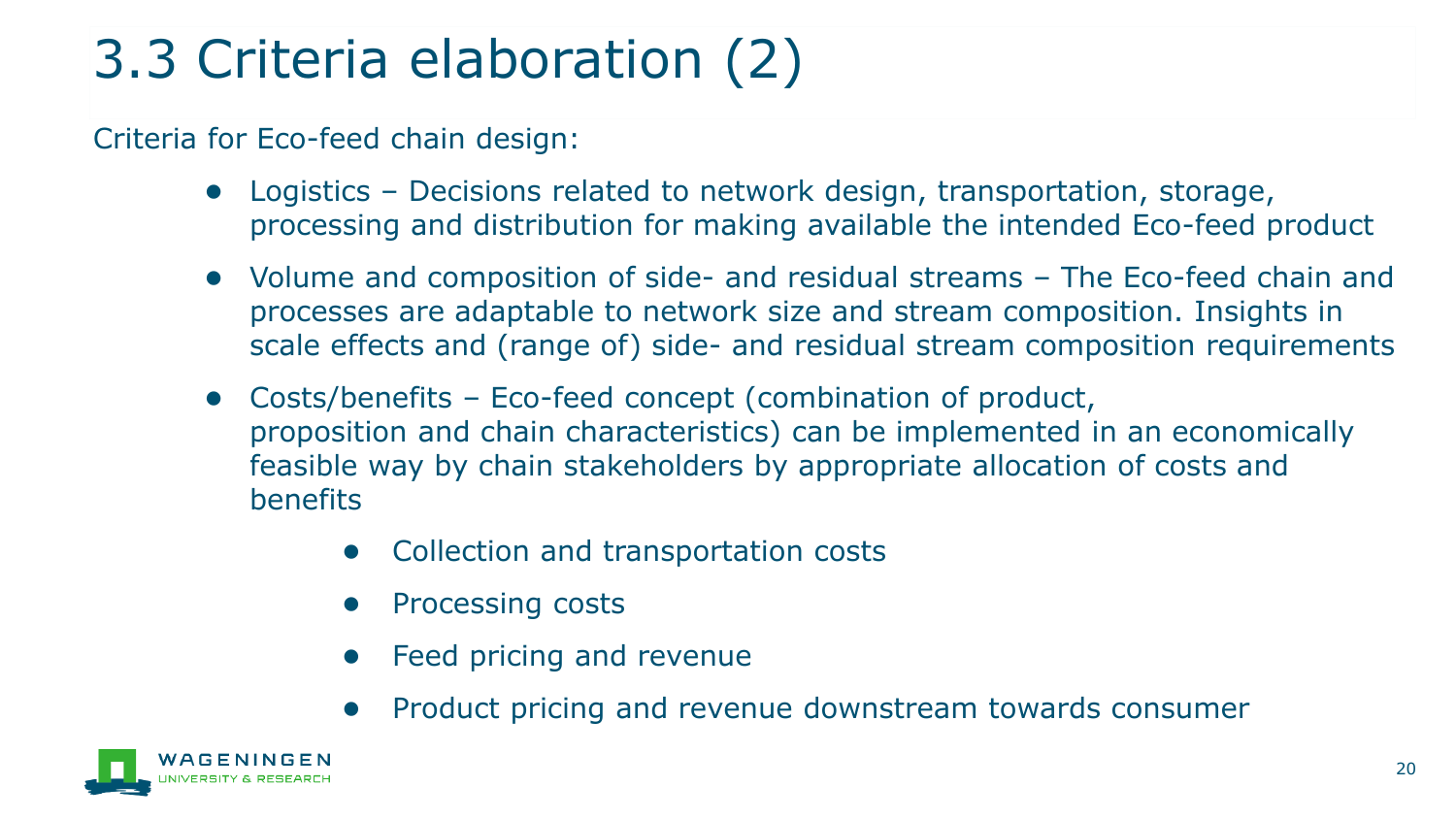### 3.4 Potential eco-feed concepts

Eco-feed concepts can be applied to pigs and chickens, supplied as liquid feed or dry feed and supplied as an ingredient or as compound feed to the farmer. Overview of potential Eco-feed concepts:

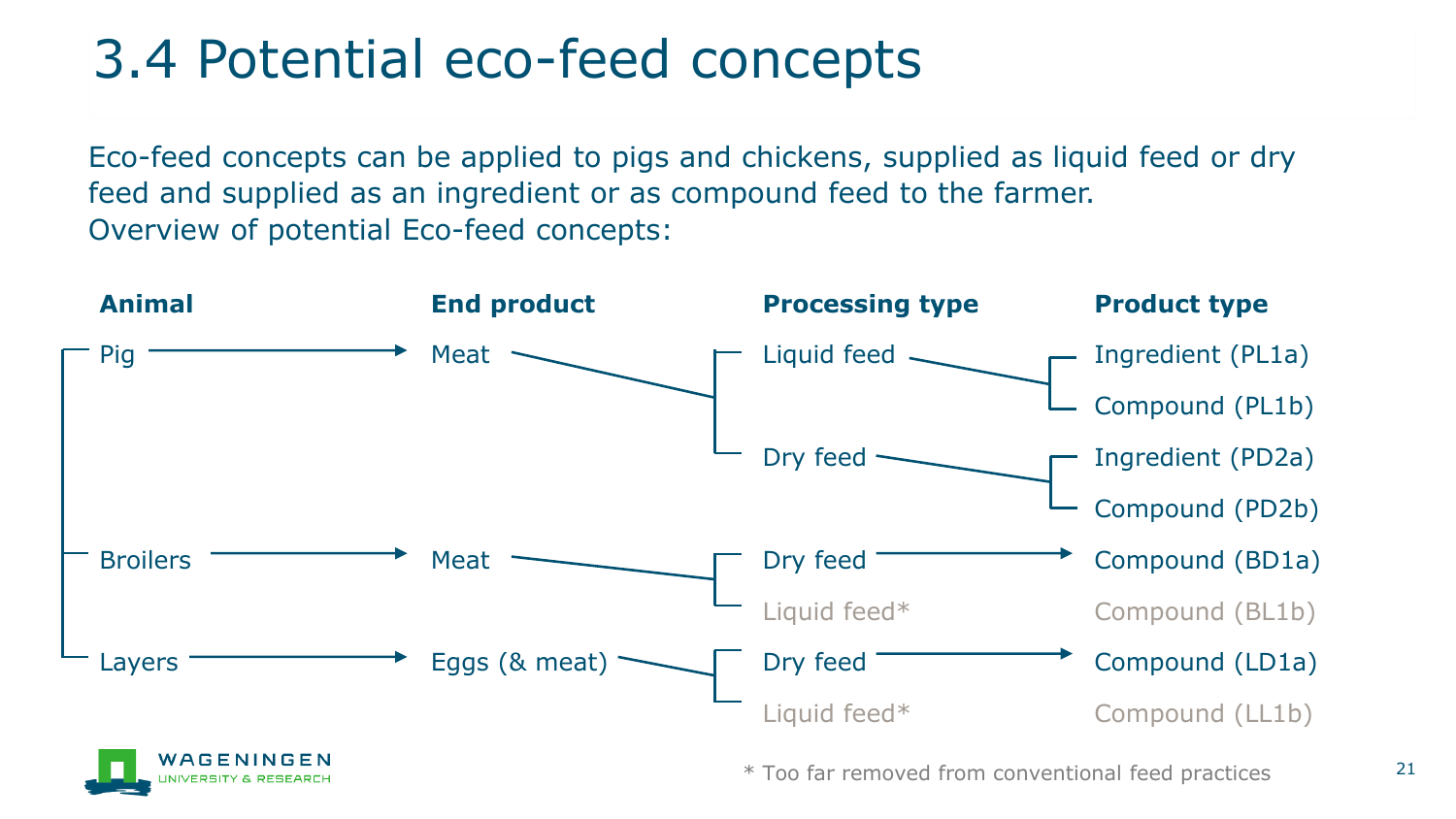### 4. Costs and benefits of actors in the Eco-feed chain



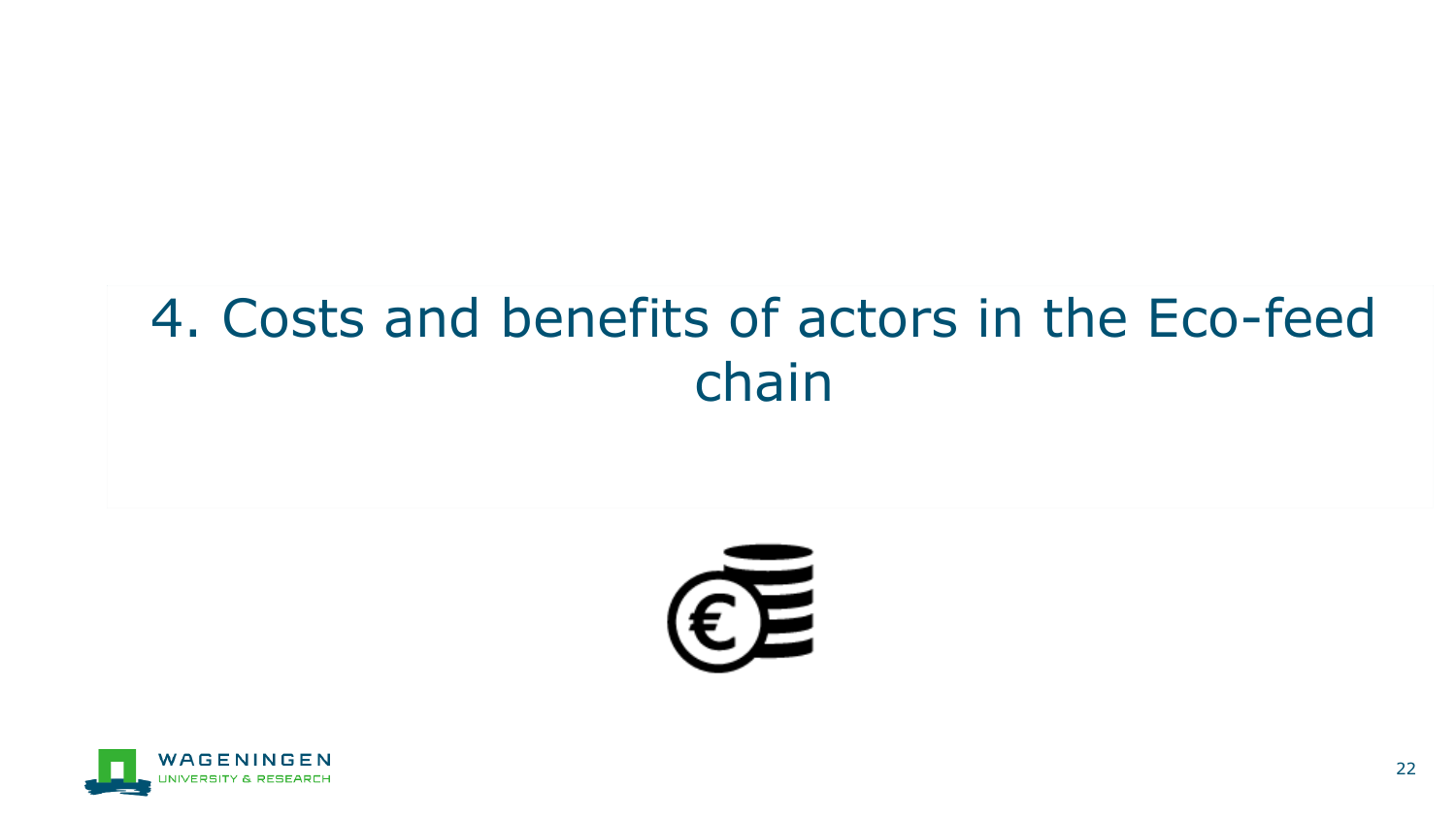### 4.1 Outlets disposing of side– and residual streams



Relevant decisions for Eco-feed chain:

- Choice of disposal partner and contract
- Internal operations (e.g. waste segregation or not, storage)

### Costs

- Container rental: No or nominal fee
- Collection fee:  $\sim \text{\textsterling}15$  per 120 litre container (weekly frequency)

### **Benefits**

● Sustainable waste disposal potential selling point towards customers

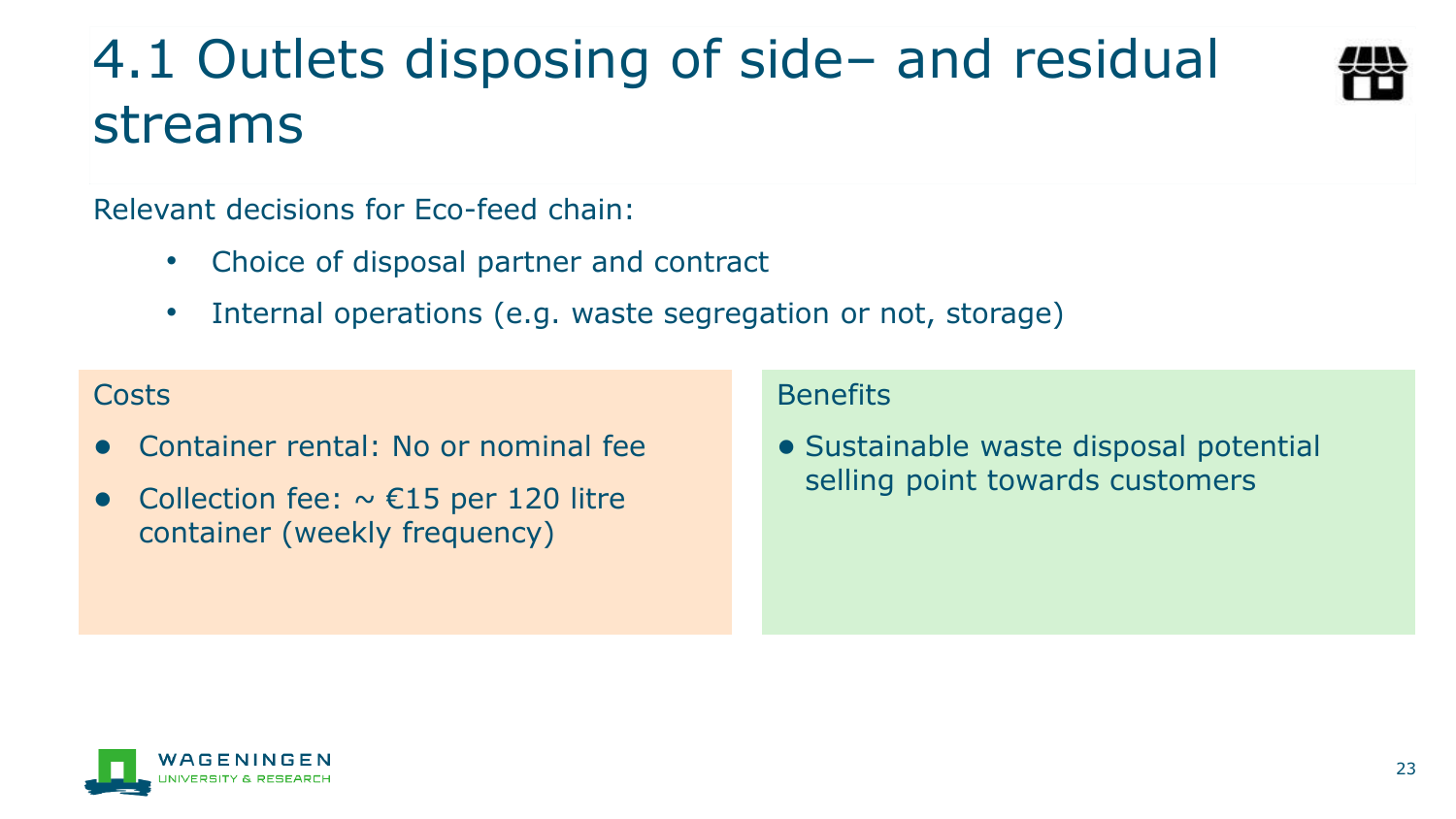## 4.2 Collectors of side- and residual streams



Relevant decisions for Eco-feed chain:

- Participation in the eco-feed chain
- Network design (locations, distances, service frequency, fuel type)
- Equipment choice (truck capacity, cooling yes/no, fuel use)

### **Costs**

- Transportation ( $€1.60-€2.15$  per km, €48-€75 per hr total – including fuel, labor, and all costs for the truck) (*Panteia, 2018*)
- Storage (if relevant)
- Planning costs

### Benefits

- Collection fee from client outlets
- Revenue from swill sales to processor (depending on composition, high-quality Cat. 3 side- and residual streams can net from a few euros to over €100 per ton)

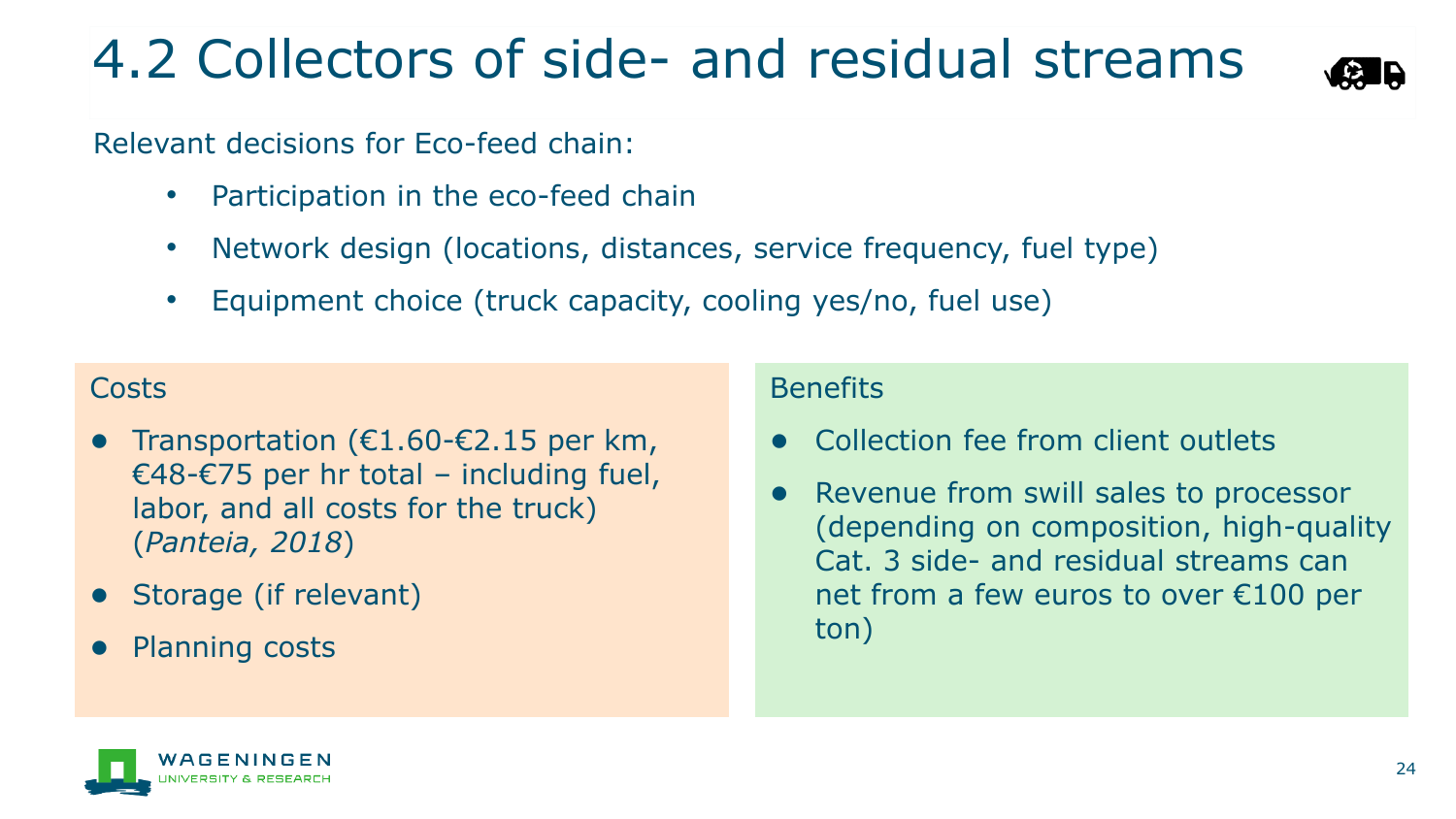## 4.3 Feed producers

Relevant decisions for Eco-feed chain:

- Vertical integration of collection yes/no
- Scale of processing
- Product and process type (see "Eco-feed concepts")

### Costs

- Processing costs
- Heat, plant-related, and financing costs (together >75% of costs of mediumsized plant)
- Labour, electricity, consumables and water costs

### **Benefits**

Feed revenue (liquid feed around  $E2$  per % dm per ton; alternative co-products €2- €2.50 per %dm per ton), Eco-feed could also be marketed as a sustainable alternative with an 'Eco-feed premium'

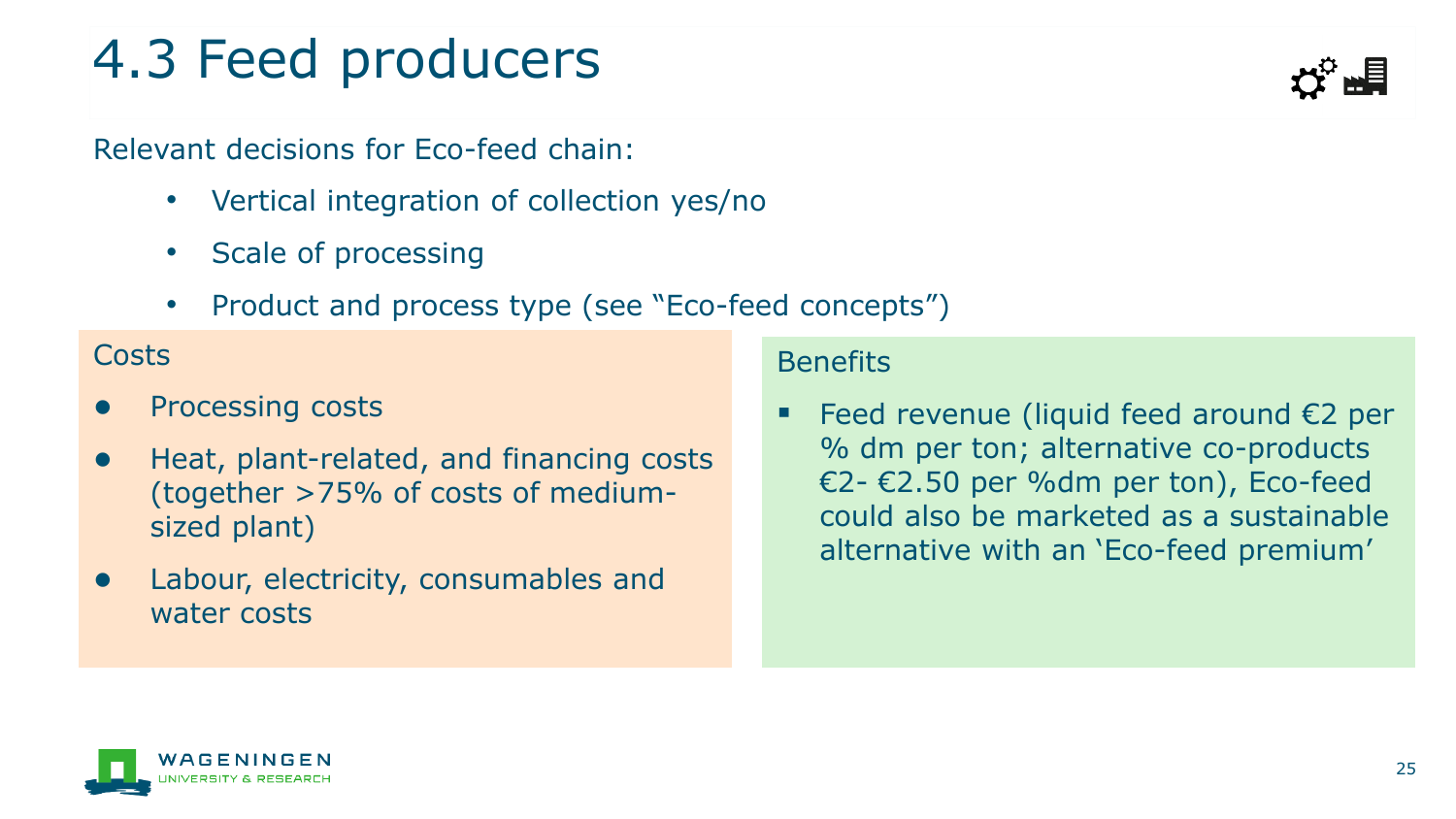### 4.4 Livestock farmers

#### Relevant decisions for Eco-feed chain:

- Eco-feed product (ingredient/compound) and volume
- Sell animals to processor or contract processor and do product marketing

#### Costs\*

- Possibly a higher feed price $*$
- Marketing and transaction costs
- Current feed prices (*Agrimatie, 2022*):
- Pig feed: €23-€27 per 100 kg<sup>\*\*</sup> (~56% of total costs are feed, per kg butchered weight,  $\sim$ 43% of costs are feed) (*Hoste, personal communication, 2021*)

Layer feed: €26-€31 per 100kg\*\*

Broiler feed: €31-€38 per 100kg\*\*

#### **Benefits**

- Possibly an 'Eco-feed premium'
- Current farm gate market prices (*Agrimatie, 2022*): Pigs: €1.38-€1.70 per kg carcass weight\*\* Eggs: €7.65-€9.65 per 100 eggs\*\* Broilers: €0.75-€0.85 per kg live weight\*\*



\* It was assumed that the nutritional value of eco-feed does not differ from conventional feed. Therefore, it was also assumed that replacing conventional feed by eco-feed does not affect the technical performance of the animals. \*\* The ranges show the minimum and maximum price in the period 2017-2021 (*Agrimatie, 2022*)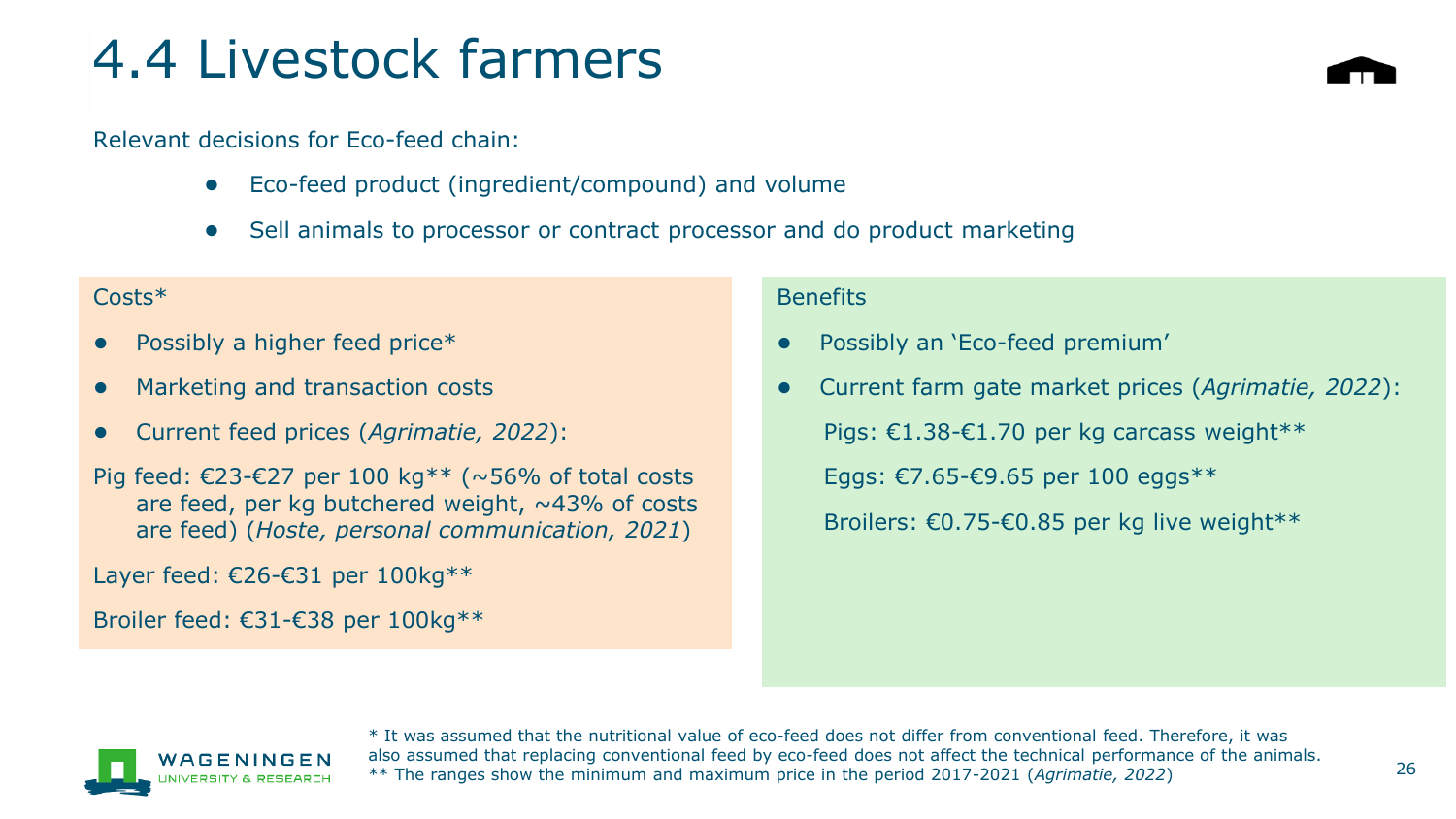# 4.5 Meat and eggs processors/distributors sec

Relevant decisions for Eco-feed chain:

- Contract services to client (livestock farmer) and deliver products back, or buy from livestock farmer and sell products directly
- End product of processing (meat, cold cuts, whole eggs or other)

### Costs

- Operating costs
- If purchasing from farmer, potentially pay an 'Eco-feed' premium

### **Benefits**

- Fee from client or revenue from products
- If marketing to outlets, potential 'Ecofeed premium' for products

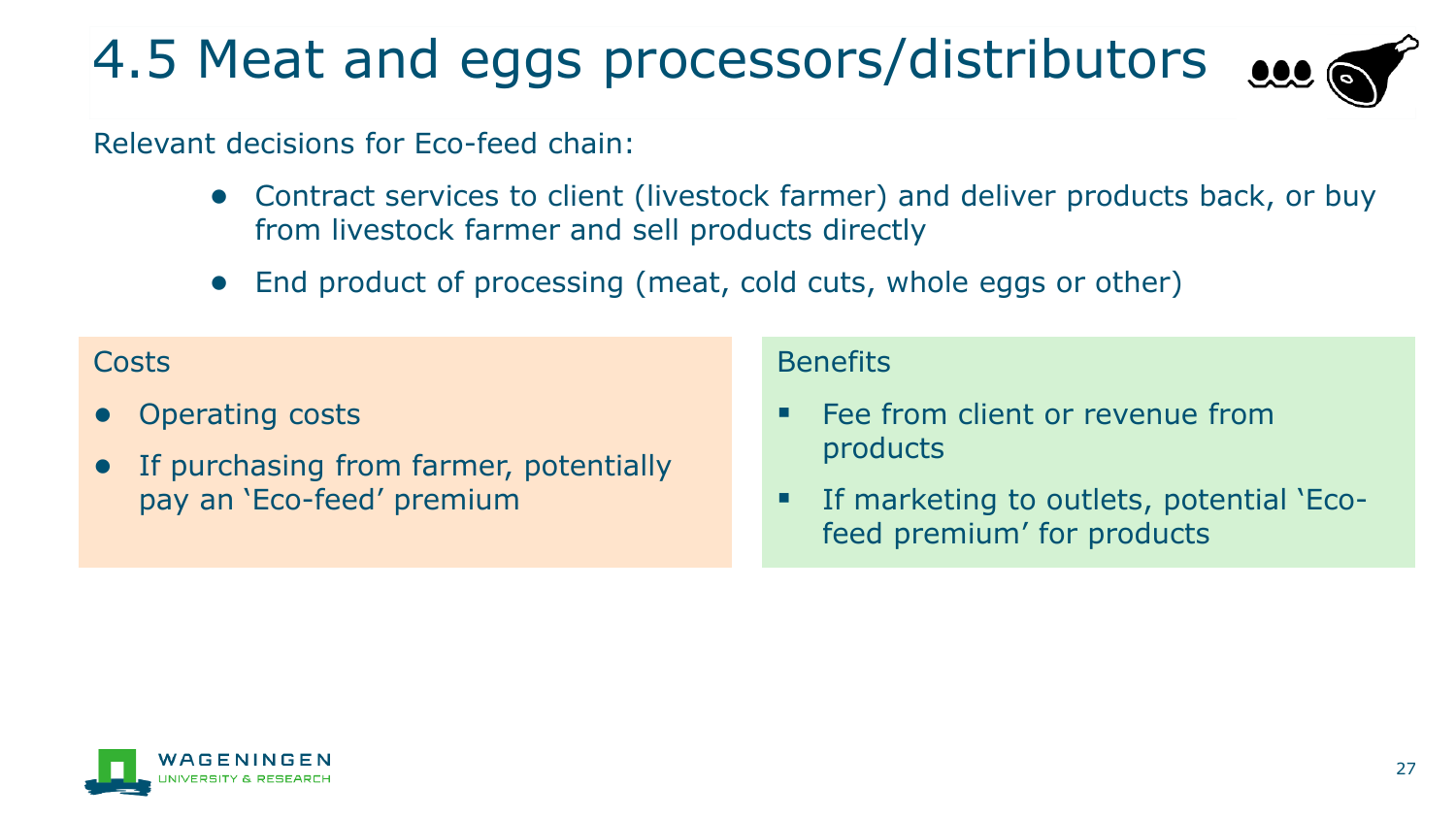## 4.6 Outlets buying products from animals fed with Eco-feed

Relevant decisions for Eco-feed chain:

- Carry Eco-feed products yes/no, if yes decide on product mix
- Price points (incl. margin), marketing
- Disposal of residual streams (partner and contract)

### Costs

- Purchasing of (Eco-feed) products
- Purchasing of other products
- Disposal (collection) costs of side- and residual streams, possibly with 'Ecofeed premium'
- Marketing & operating costs

**Benefits** 

- Potential `Eco-feed premium' in product revenues
- Sustainable, circular supply chain as part of PR/advertising

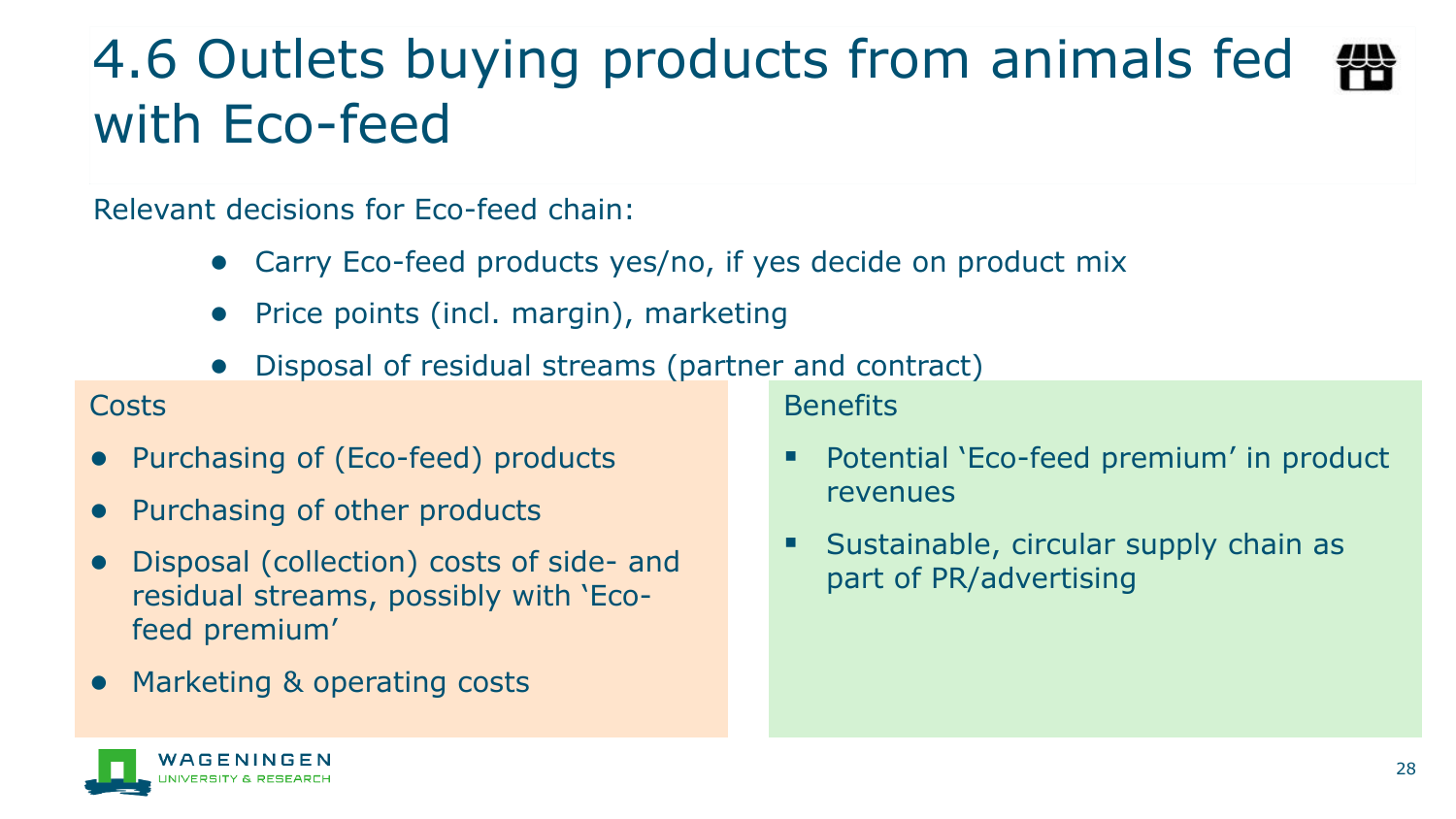## 4.7 Consumers

### Relevant decisions for Eco-feed chain:

● Buy Eco-feed product or alternative (based on willingness-to-pay and price of products)

### **Costs**

● Potentially higher price of product (for pig meat a  $€0.10$  cost increase at the farm translates to a  $\epsilon$ 0.30- $\epsilon$ 0.50 cost increase for the consumer) (*Hoste, personal communication, 2021*)

### **Benefits**

Perceived value of more sustainable product (reflected in willingness-to-pay)



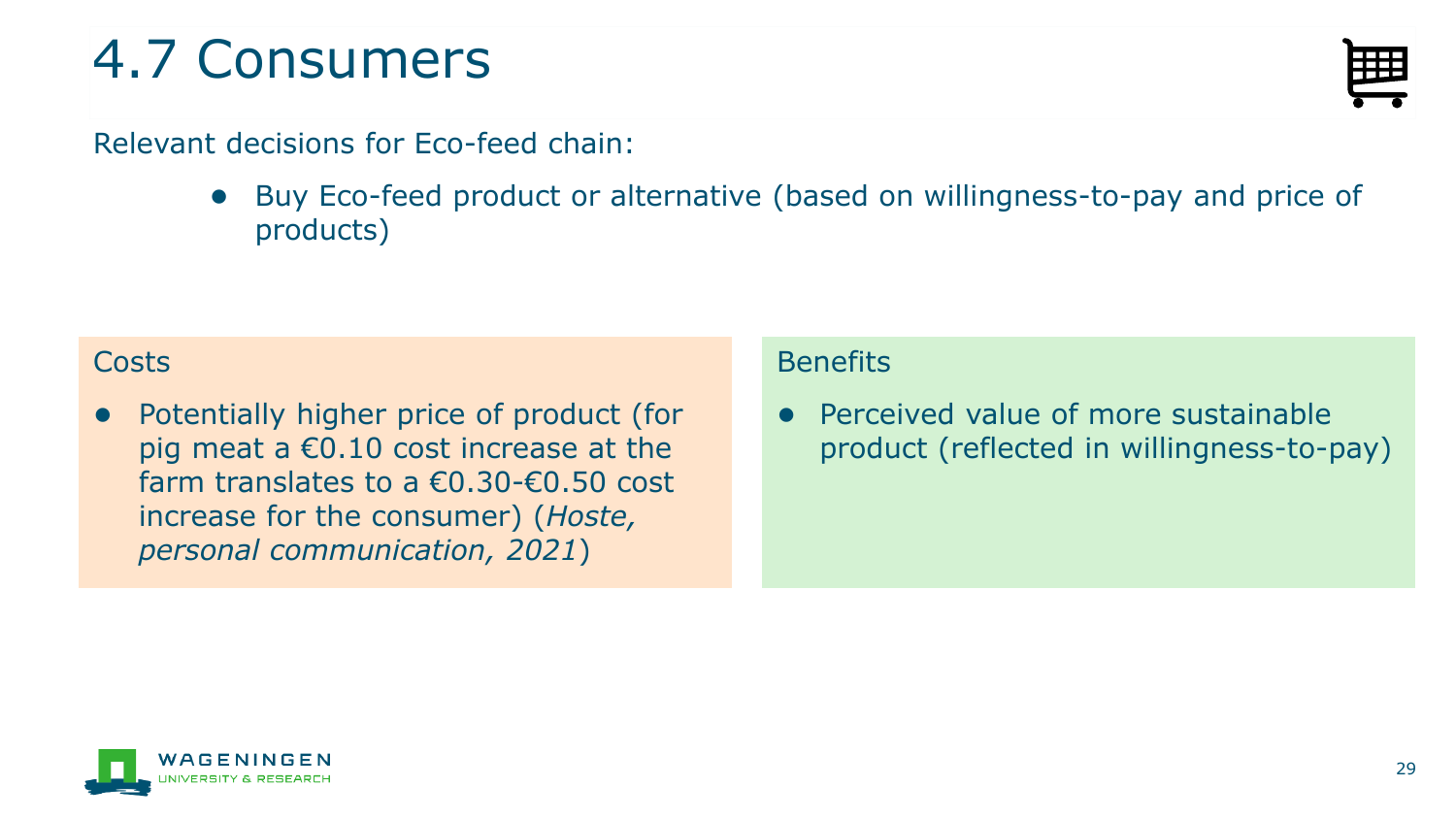### 5. Economic feasibility model



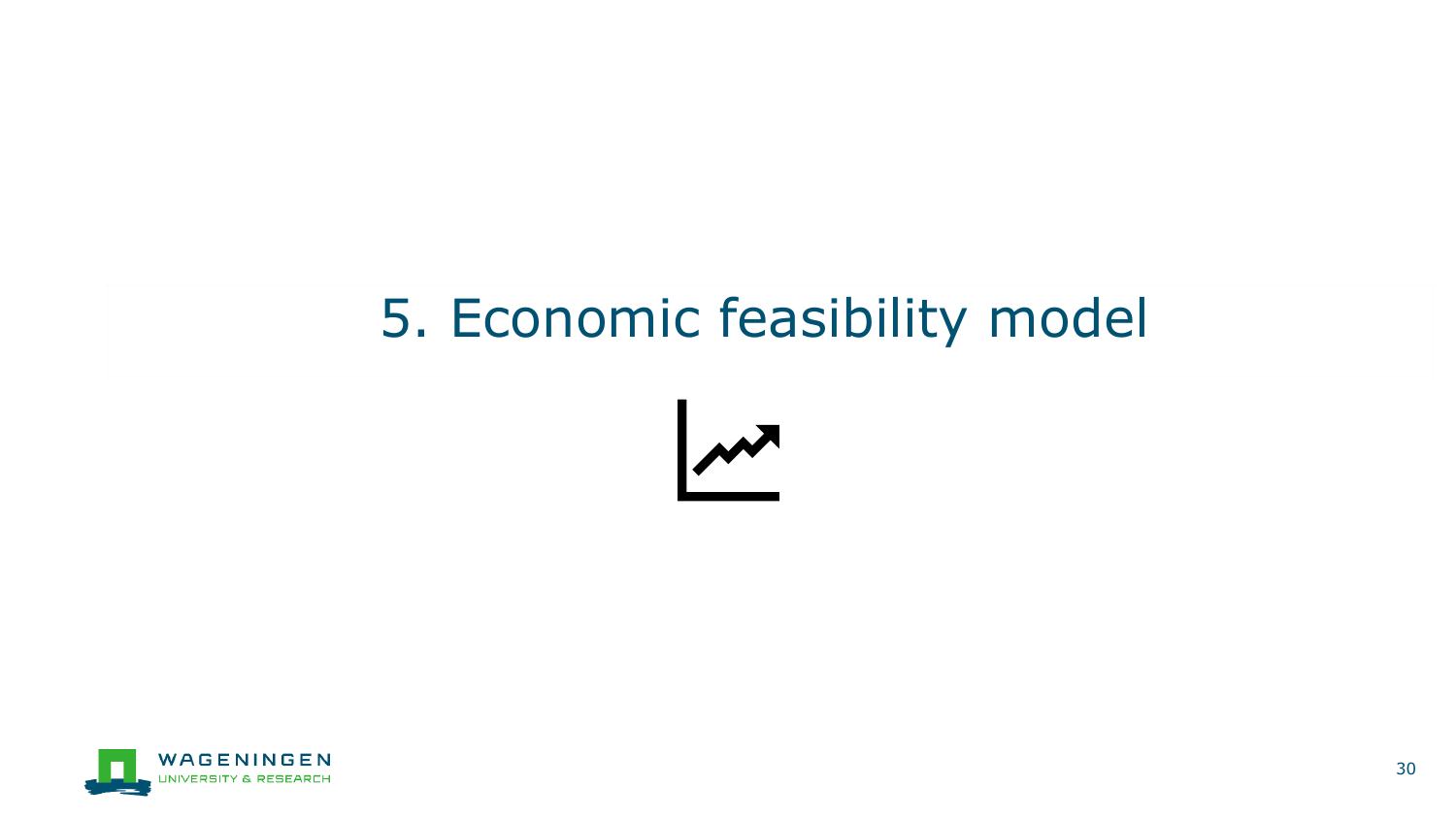## 5.1 Model description

Example: production of liquid feed for pigs from catering waste (*Luykx et al. 2019*)

Modelling the upstream part of the chain (collection until delivery of feed to farm)



Main questions to be addressed:

- What are the main (upstream) cost and revenue drivers?
- At what scale can liquid eco-feed be offered at a price that is competitive with the price of conventional feed (break-even)?
- How do costs increase (and need to be recouped downstream) when starting at a smaller scale or with a more dispersed network?

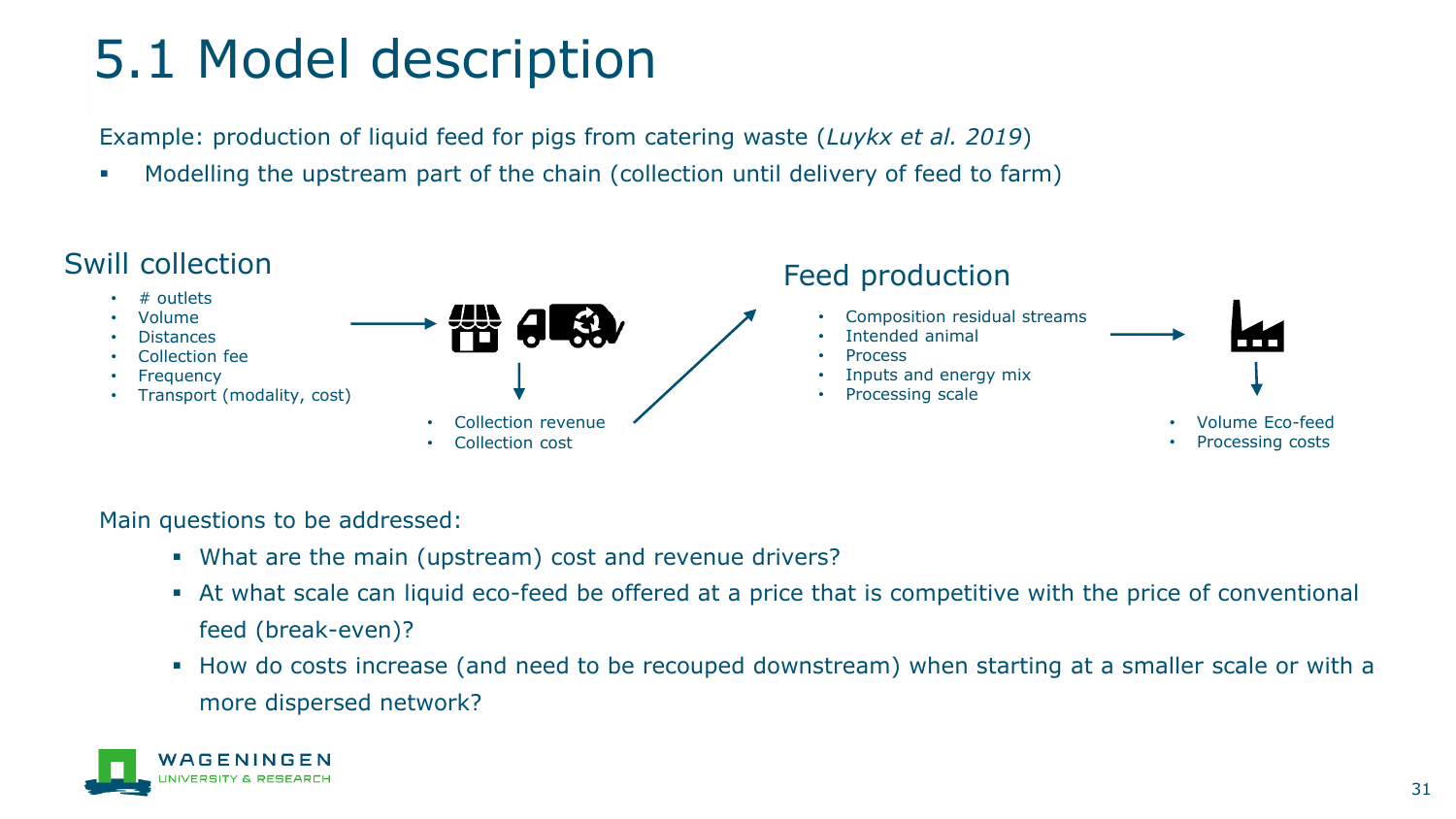## 5.2 Model assumptions

- 120kg/day of side- and residual stream per location (rough average for example catering locations)
- Collection network: Trucks collect weekly from 7 locations on a 70km trip
- **Economies of scale in processing**
- End-product is 20% dm liquid feed for pigs, with a market price of  $€40$ (€2 per % dm per ton)
- Average 25km transport to the farm

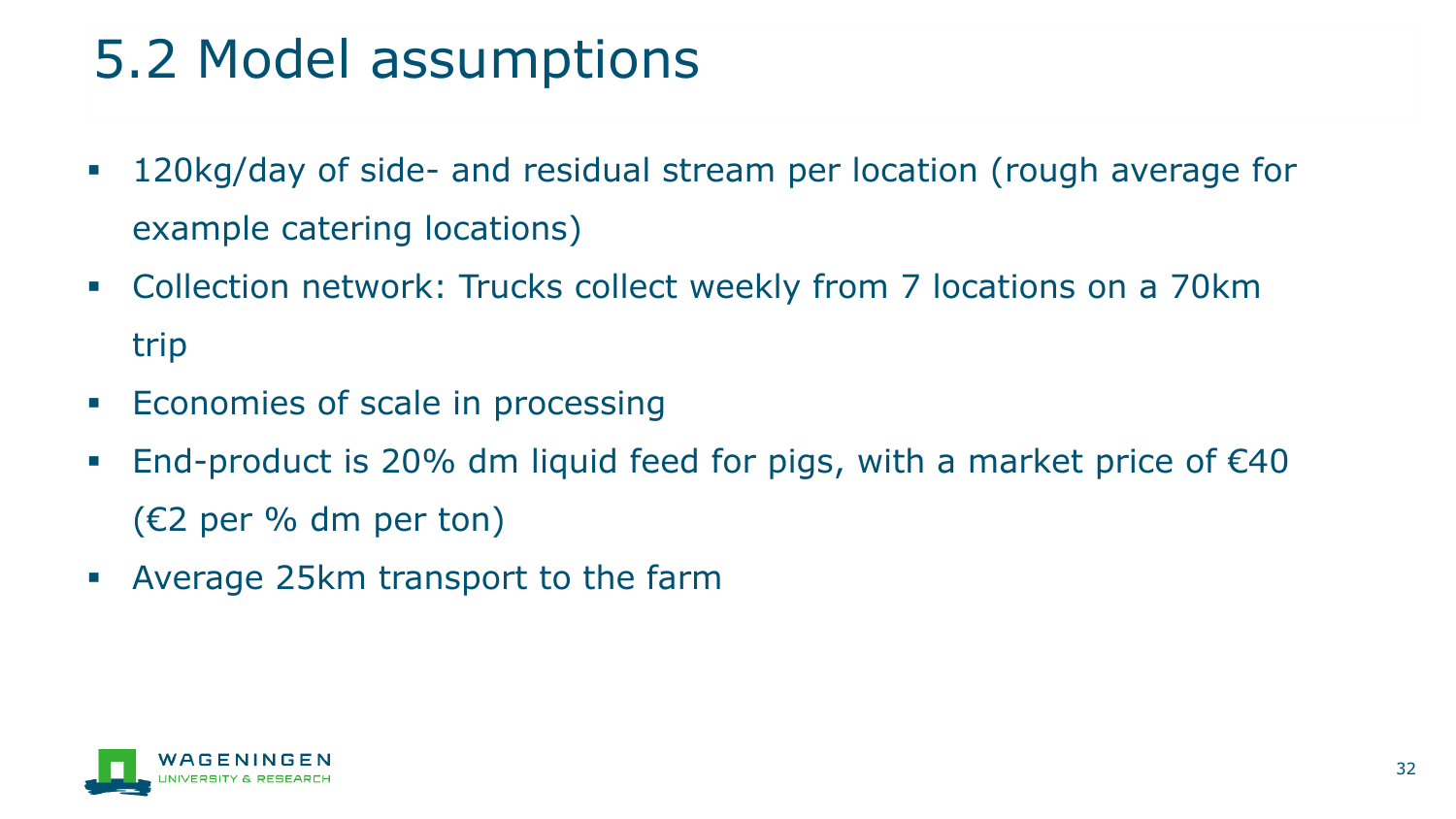### 5.3 Production costs of eco-feed are primarily driven by processing costs

### **Scenario 1**

- Figure below shows the breakdown of costs at the scale at which market-competitive pricing of feed is enough to recoup upstream costs (331 locations, 14kton swill/year)
- Total costs strongly driven by processing costs
- When calculated per ton liquid feed, collection fees and feed revenue contribute equally

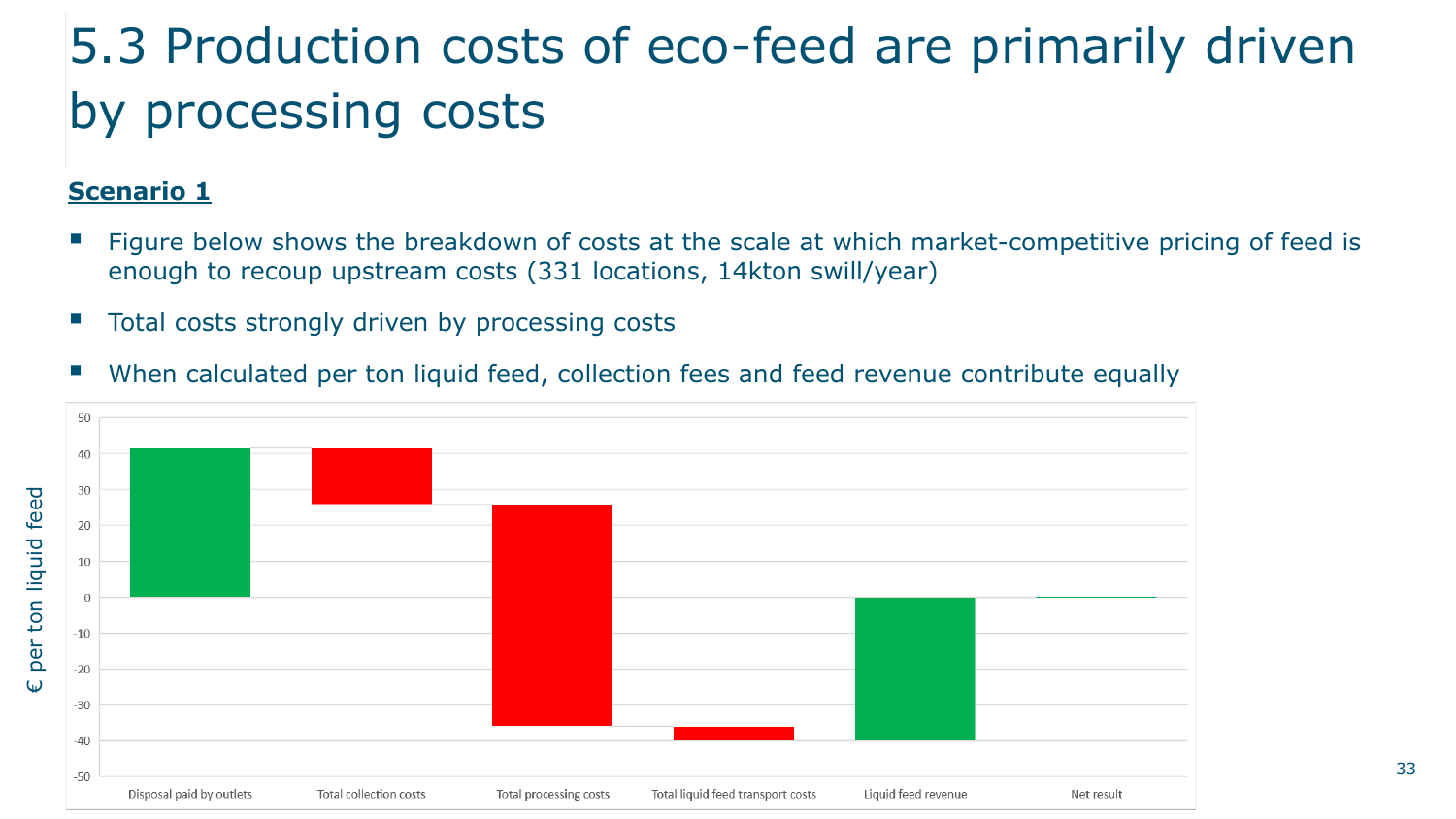### 5.4 Processing costs strongly affected by economies of scale at processing plant

#### **Scenario 2**

- **At half the scale used previously** (now 165 locations, 7kton swill/year) all else equal the liquid feed price per ton would have to be more than double the market price to recoup the costs
- Processing costs per ton increase significantly at small scale (economies of scale)



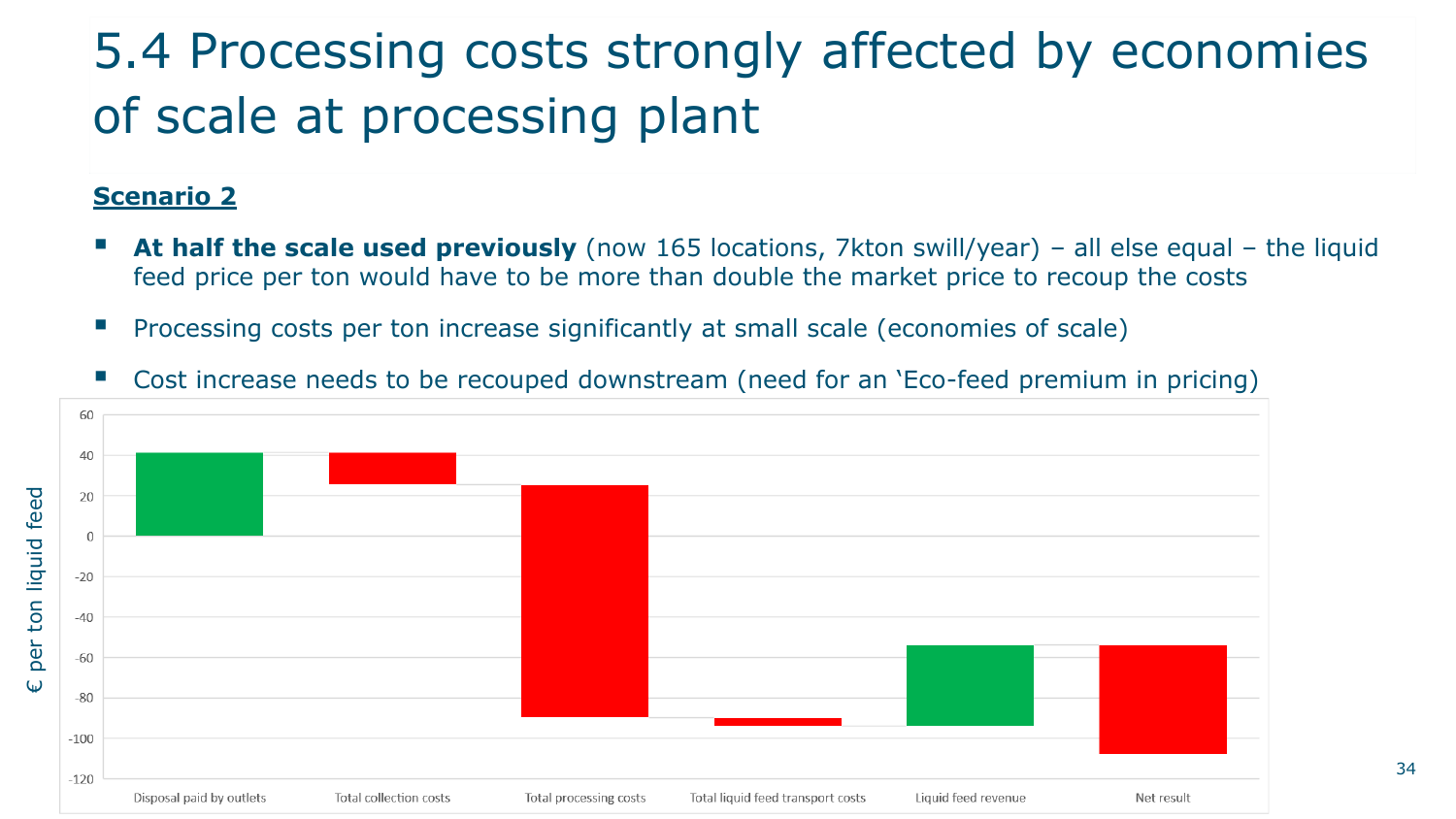### 5.5 Collection and distribution costs strongly depend on distance to processing plant

### **Scenario 3**

- Suppose we **double all distances** (collection rounds of an average 140km, an average 50km from feed production to the farm) and find the scale at which costs and revenues are balanced (break-even)
- The scale needed to recoup the increased collection and distribution costs (22kton swill/year from 494 locations) is considerably larger
- Total costs are still driven primarily by processing costs, but with a more dispersed network collection costs become a significant factor as well

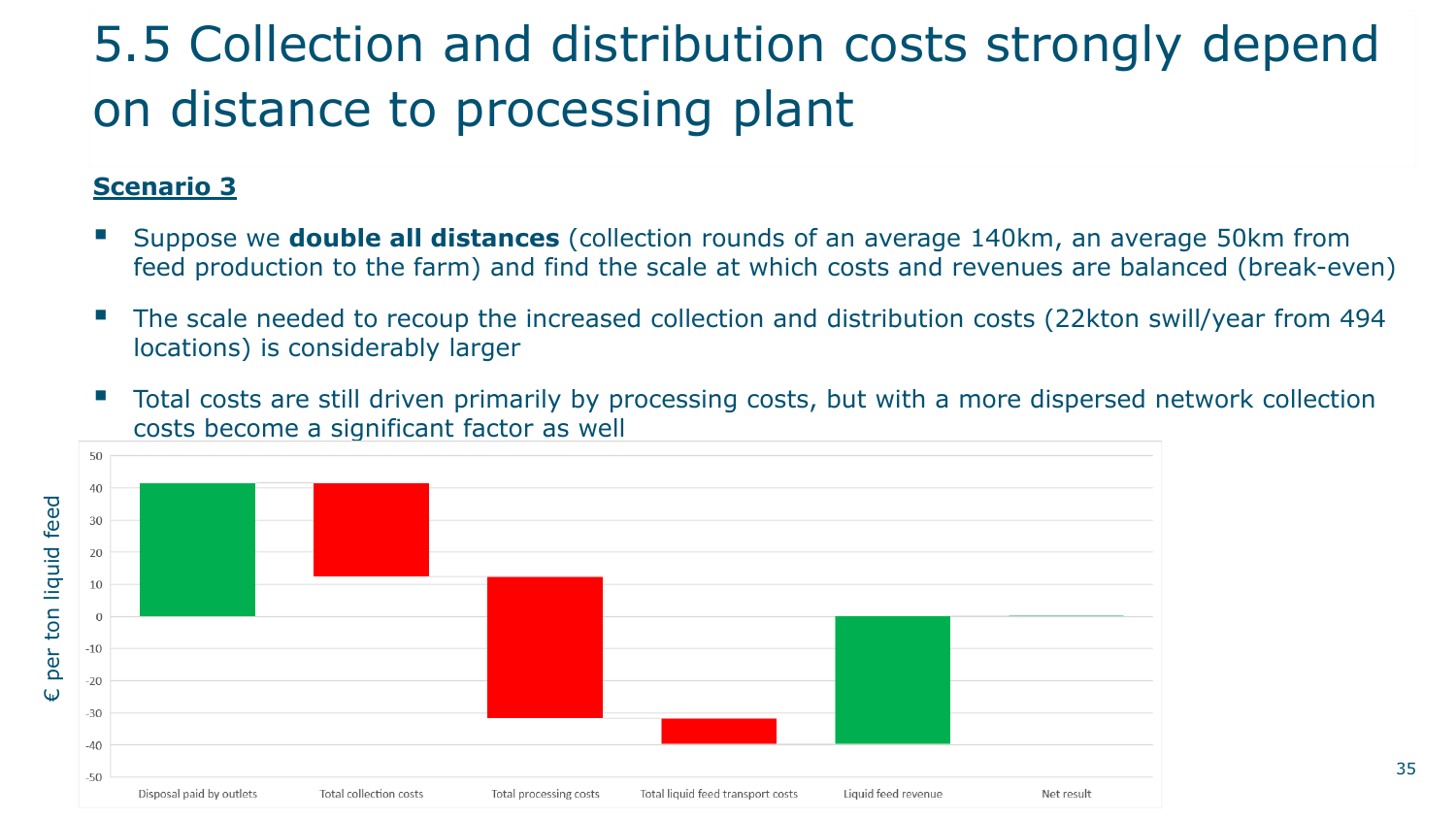## 5.6 Takeaways

- Eeed processing costs make up the bulk of total production costs, but decrease with total annual volume
- In the break-even situation, the contribution of collection costs and transportation costs to total production costs is relatively small
- When distances become larger in the network, collection costs start to increase significantly and weigh heavier on the cost-benefit balance
- At a certain scale (and depending on characteristics of the network) Eco-feed can compete on price with conventional feed
- If costs are too high (either due to lack of scale or a too dispersed network) to compete on price, revenue needs to increase to make the concept possible

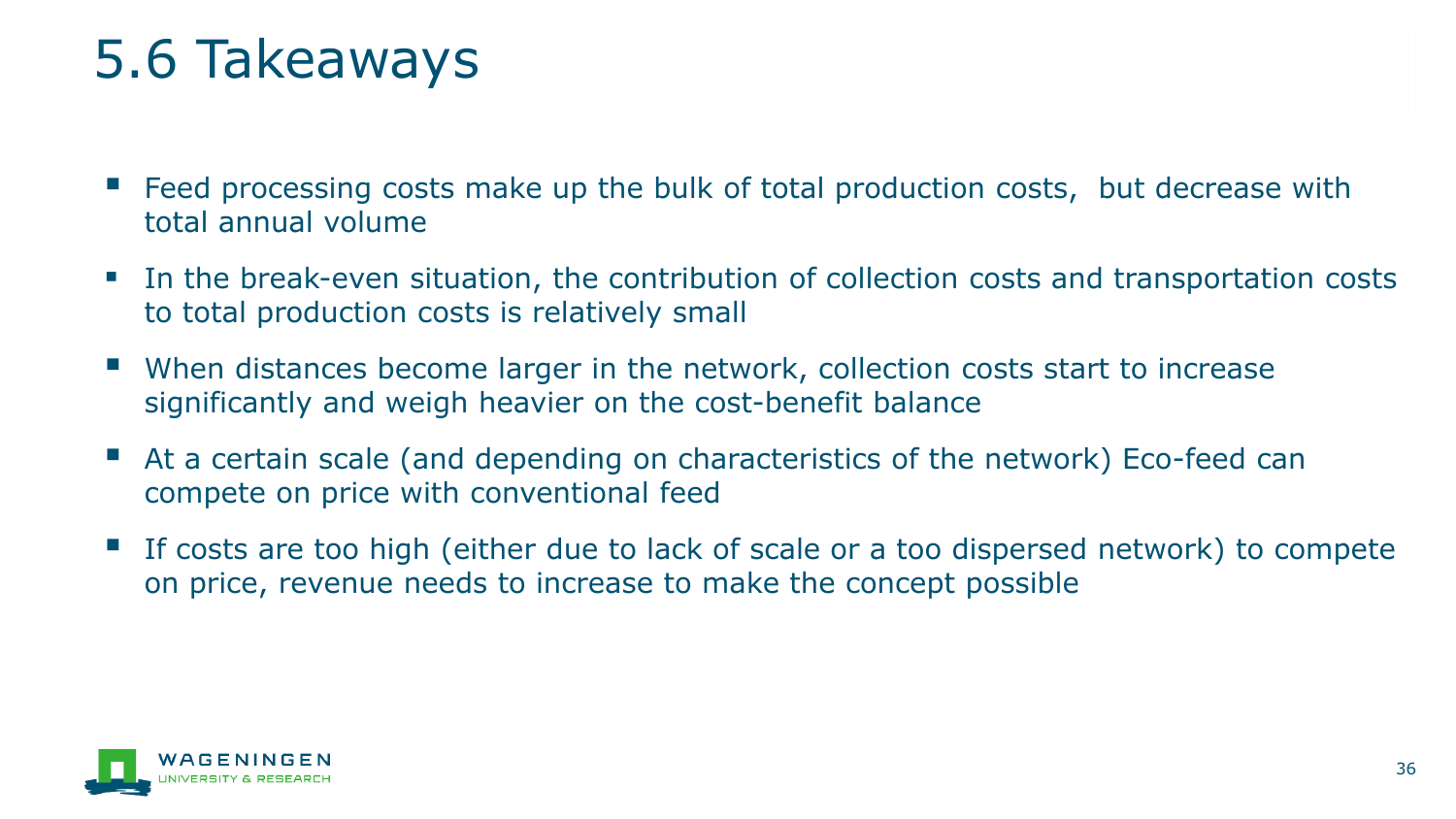### 6. Eco-feed business models



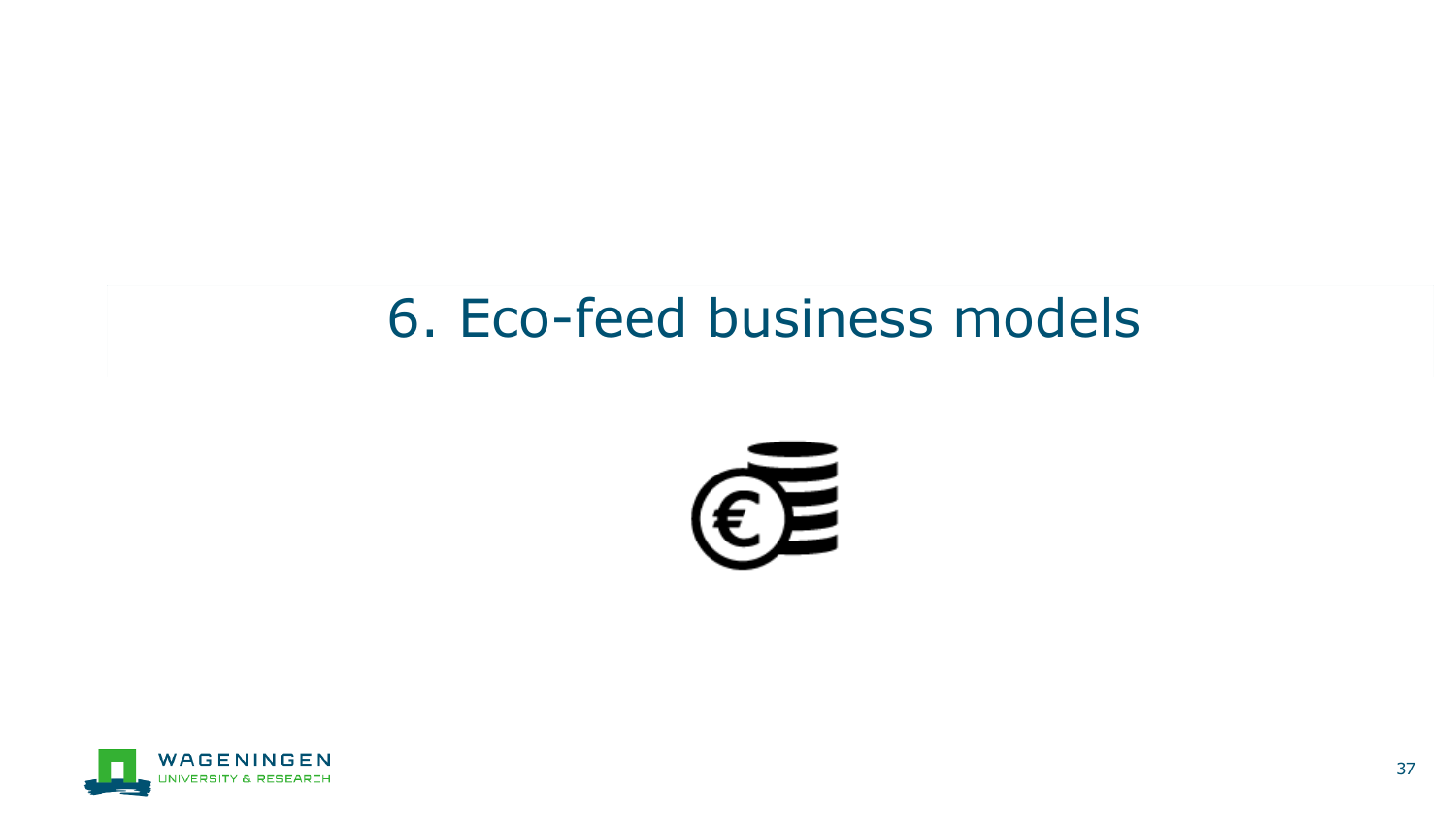## 6.1 Two options

- $1)$  Eco-feed can be competitively priced compared to other feed products (see previous examples)
- 2) Eco-feed cannot be competitively priced compared to other feed products due to high costs upstream (see next 3 slides)
	- For the business case to be feasible and the concept to work additional revenues should cover the additional costs
	- We propose different business models where an 'Eco-feed premium' allows actors to recoup higher upstream costs
	- Assume all else equal (e.g. other input prices, operating costs, regulation, taxation)

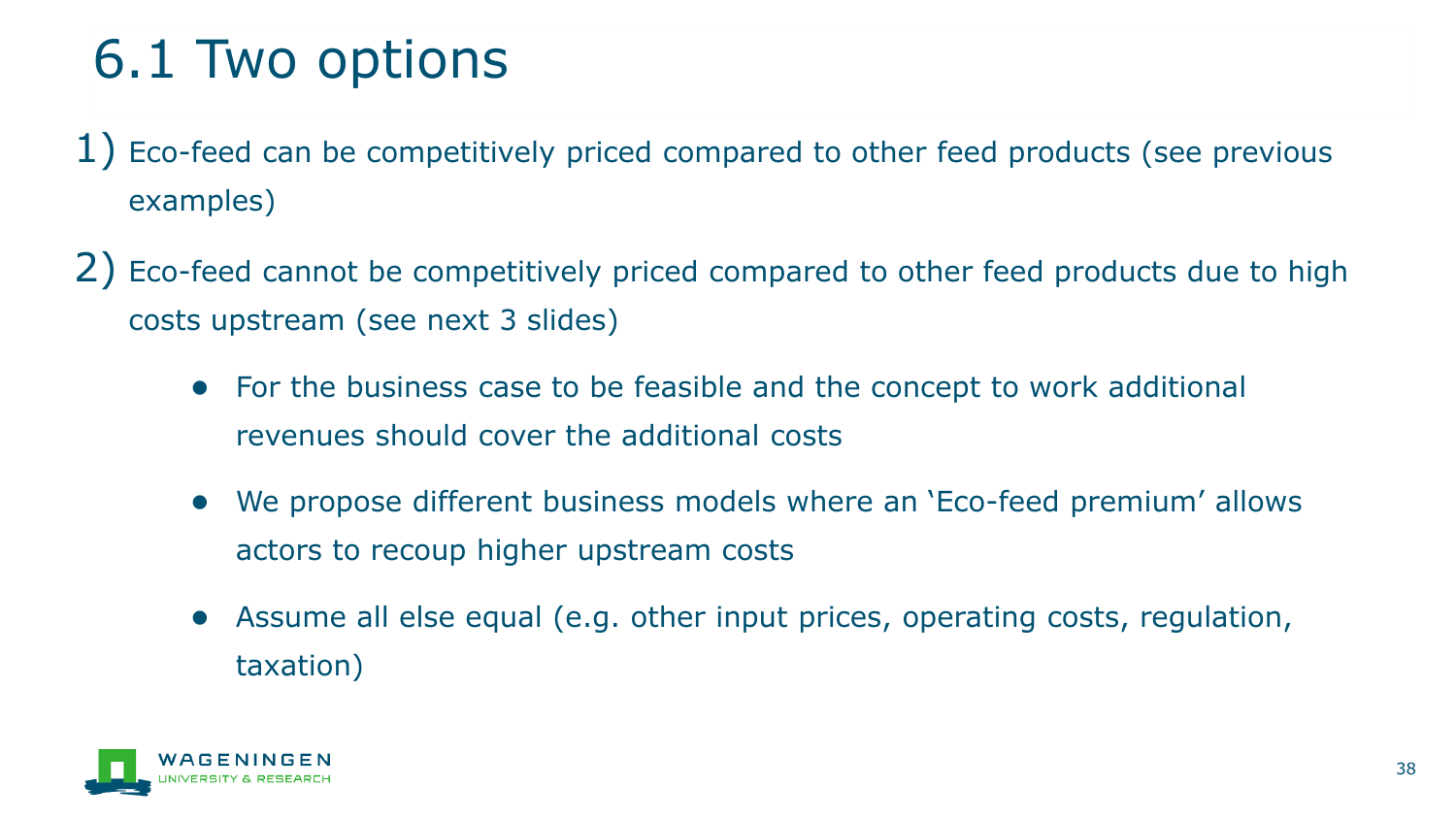## 6.2 Higher collection costs

- Collecting the required volume of residual streams from outlets can only be done at such costs that it results in a more expensive ingredient (compared to other feed ingredients) at the factory gate
- Offset options for collector:
	- Higher collection fee paid by outlets for circular processing
	- Processor accounts for higher costs in feed price (costs passed down the chain to retailers and consumers)

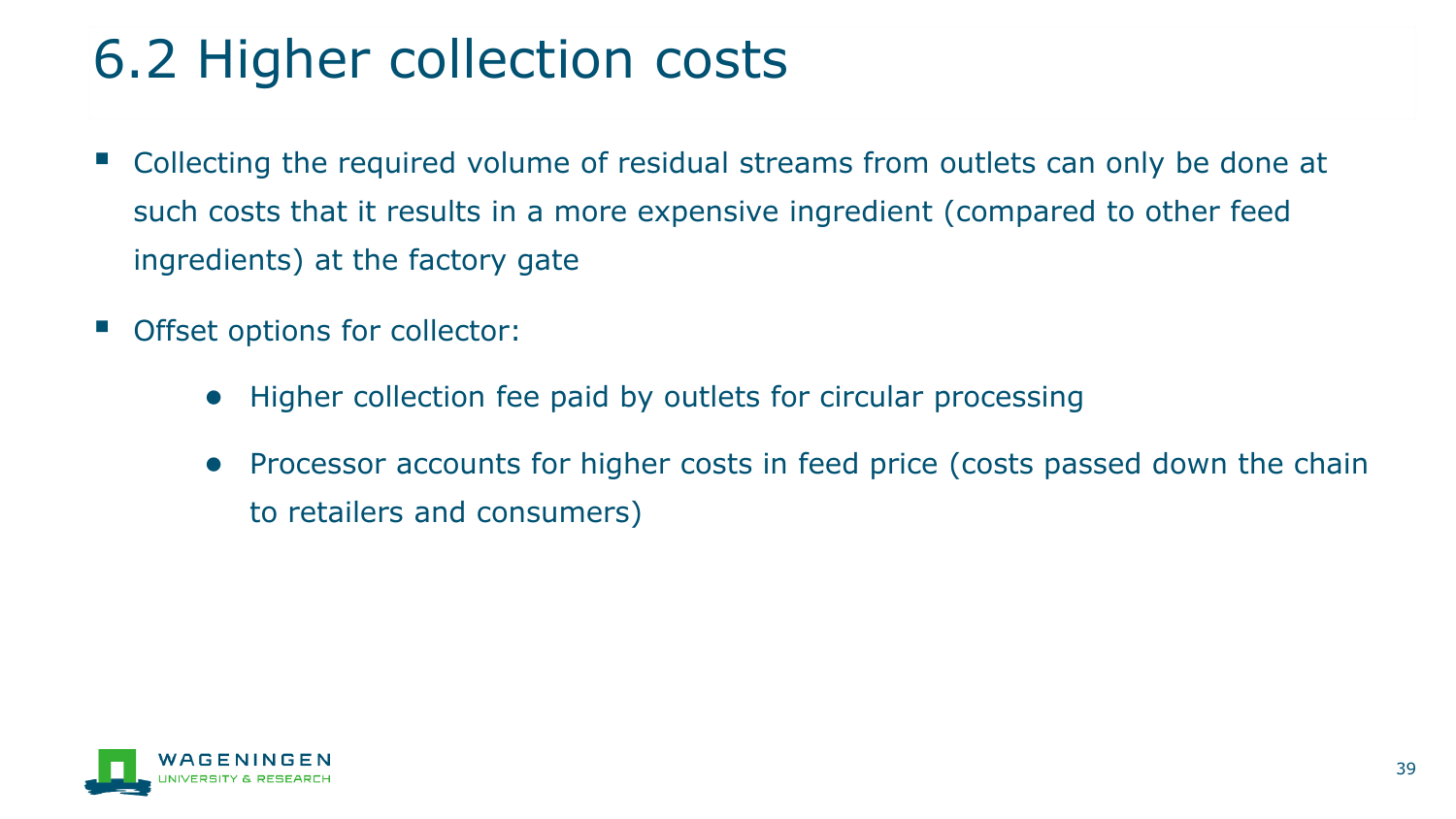## 6.3 Higher processing costs

- Processing the collected residual stream into a suitable feed (ingredient) product incurs more energy and input costs than can be recouped by pricing the Eco-feed competitively compared to alternatives
- Offset options for processor:
	- Vertically integrate residual stream collection to save on overhead and independent collector's margin
	- Create economies of scale in processing
	- Higher product price to offset costs (costs passed down the chain to food outlets and consumers)

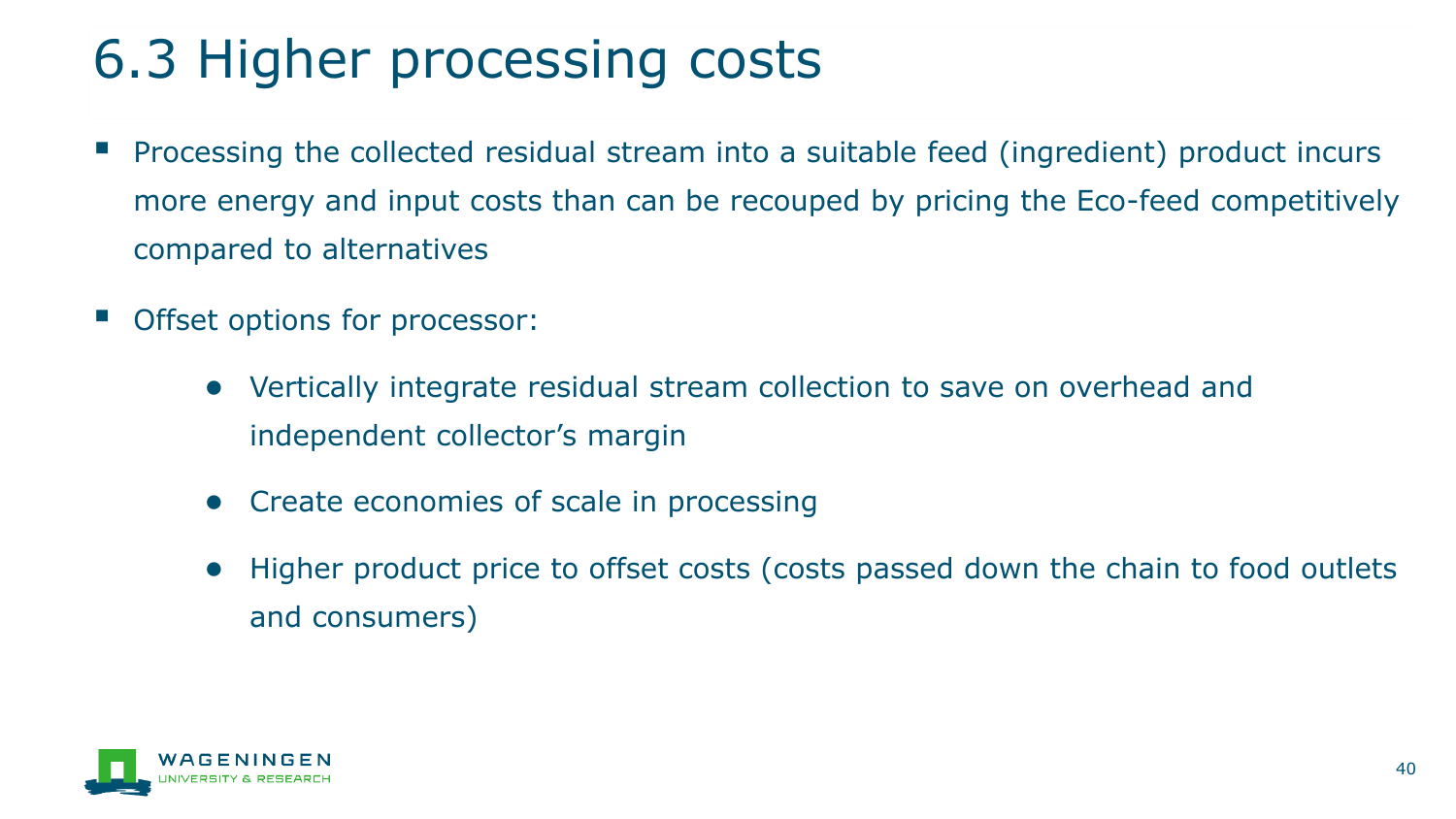## 6.4 Higher costs of livestock farming

- Using Eco-feed results in a higher unit cost price (per kg of carcass weight (for pigs and broilers) or per egg) – either due to higher feed price or reduced performance
- Offset options for farmer
	- Higher product price to offset costs (costs passed down the chain to food outlets and consumers)
	- Market product more directly (e.g. direct to consumer, contracting processor), omit middlemen and increase margin

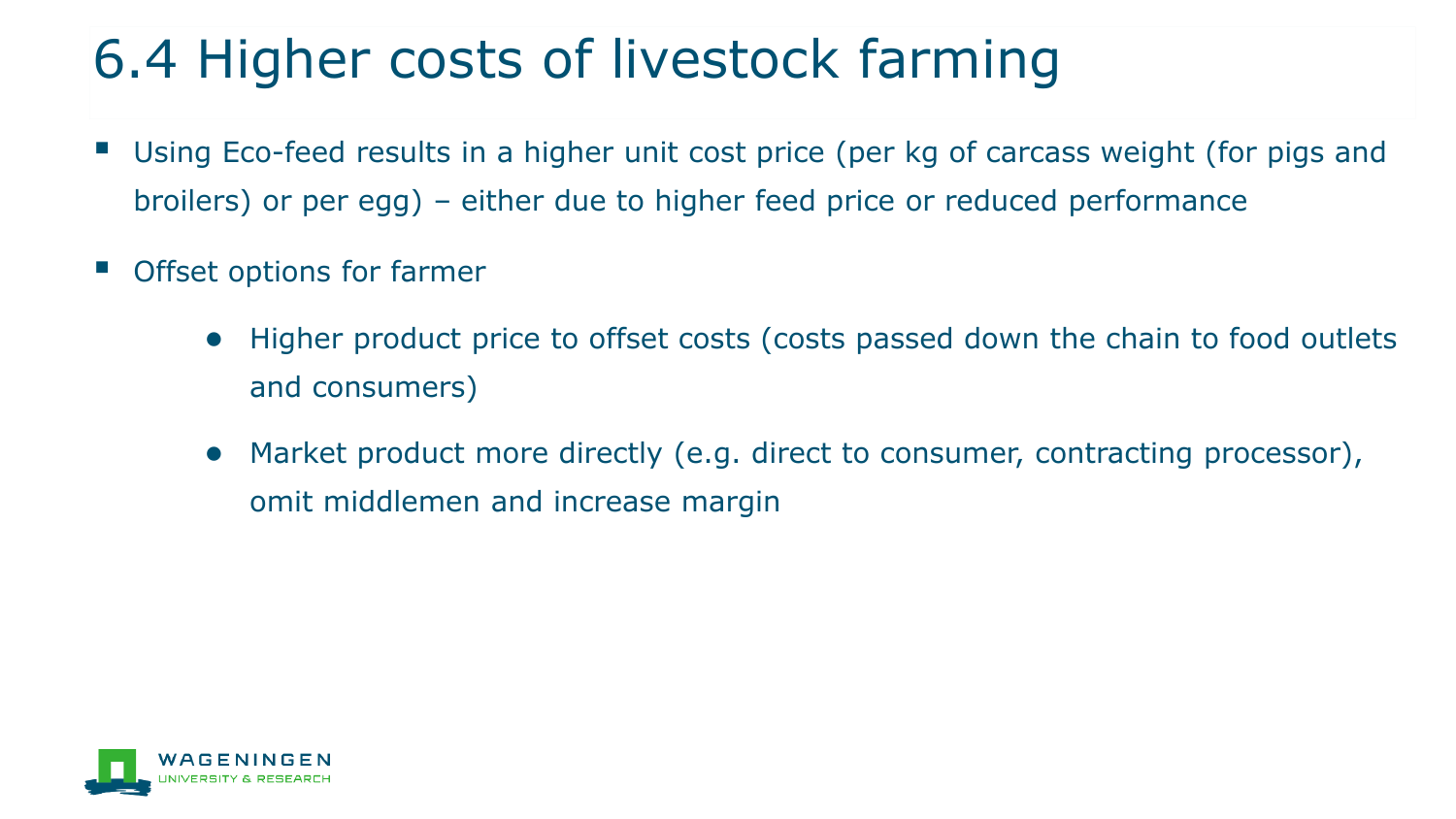## 6.5 Further downstream

- After livestock farming, the final product is produced
	- Further cost increases for downstream actors stem from higher product cost price
	- Cost increases can be offset with higher price point for buyer (B2B) or consumer (B2C)
	- Acceptance and willingness-to-pay may be stimulated through PR/marketing communication for Eco-feed products

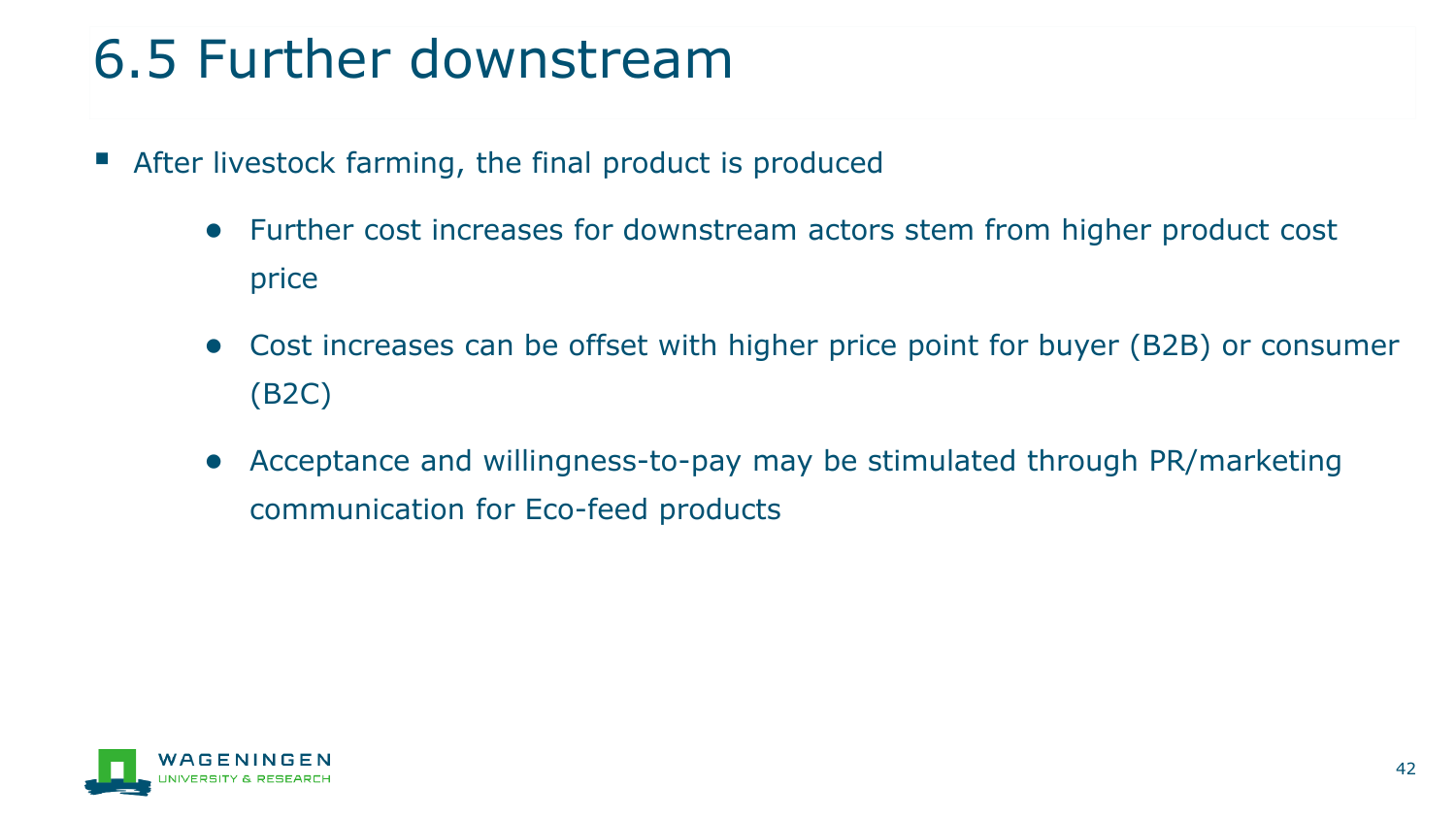### 7. Discussion and conclusions



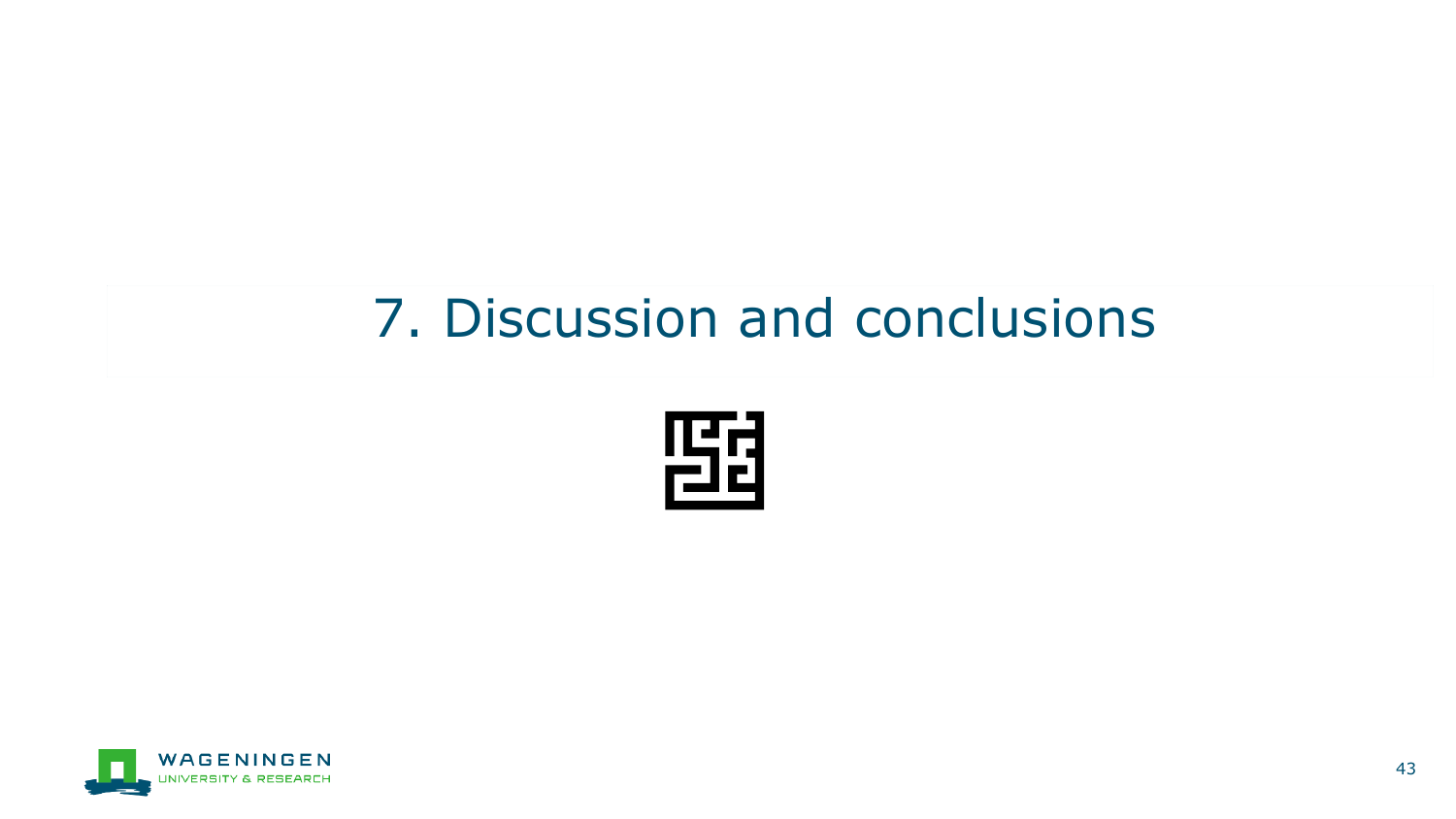## 7.1 Conclusions

- Total (theoretically) available volume of side streams is relatively small compared to total market for animal feed; Eco-feed produced at full scale can easily be absorbed by market
- Production costs are primarily driven by processing costs and collection costs in the upstream part of the chain (collection until delivery of feed to farm)
- Importance of economies of scale in processing: to enhance the economically feasibility of eco-feed concepts, it needs to aim for a large scale
- Costs can be controlled upstream, or need to be recouped through higher final selling price with an 'Eco-feed premium' downstream paid by buyers (B2B) and consumers (B2C)
- Next steps:
	- $\bullet$  What are the sustainability gains?  $\rightarrow$  Quantify environmental footprint
	- Elaborate business case for all scenarios specified

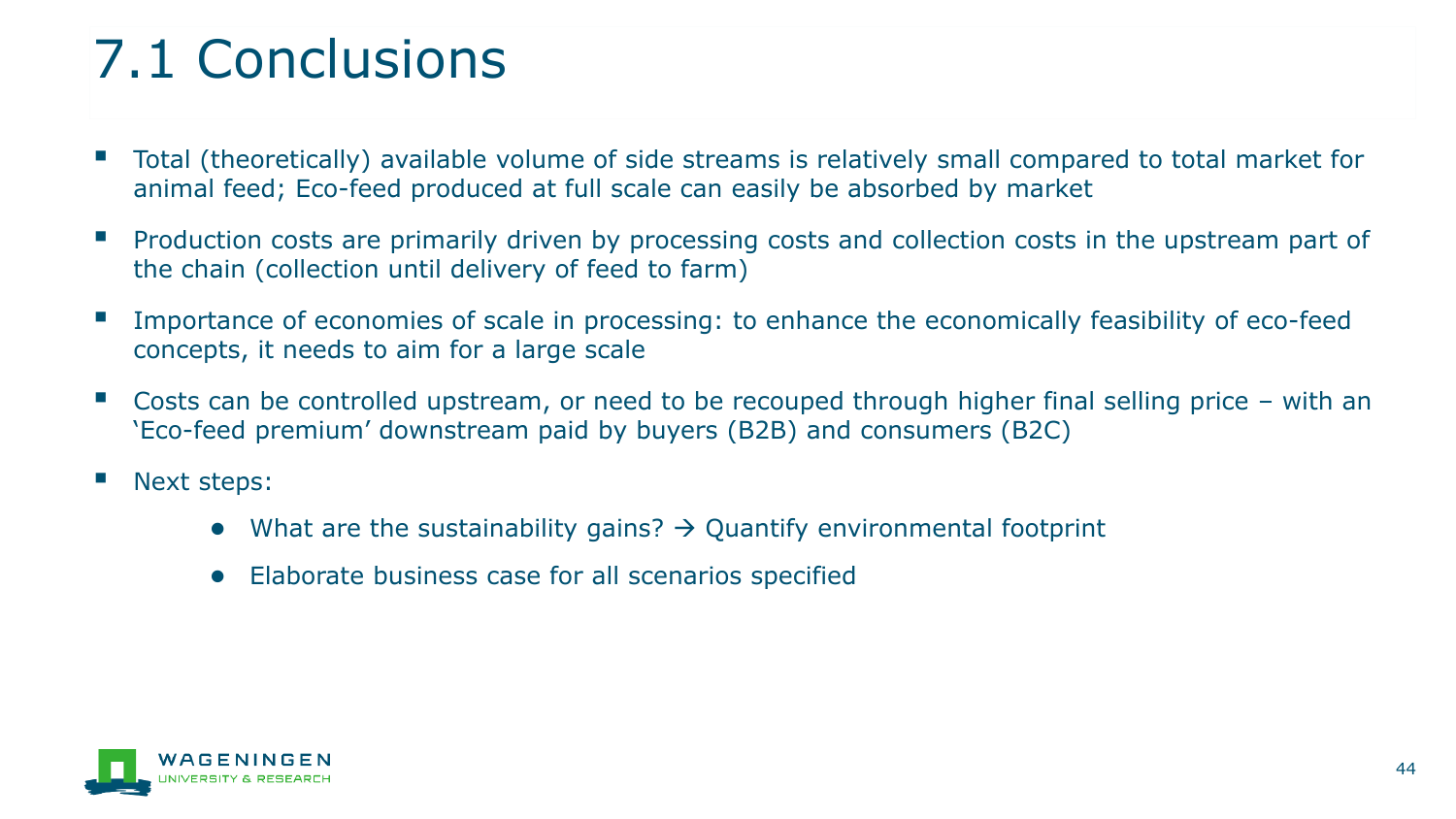## 7.2 Discussion

- Marketing and communication can be utilized to increase acceptance and willingness-to-pay
- Feasible business case is facilitated if virgin feed ingredients are priced to reflect their footprint – if their price increases, Eco-feed is more competitive
- To prevent 'green claims': When using Eco-feed as an ingredient, it should constitute a minimum % of the total feed for the products (meat, eggs) to be marketed as 'Eco-feed'